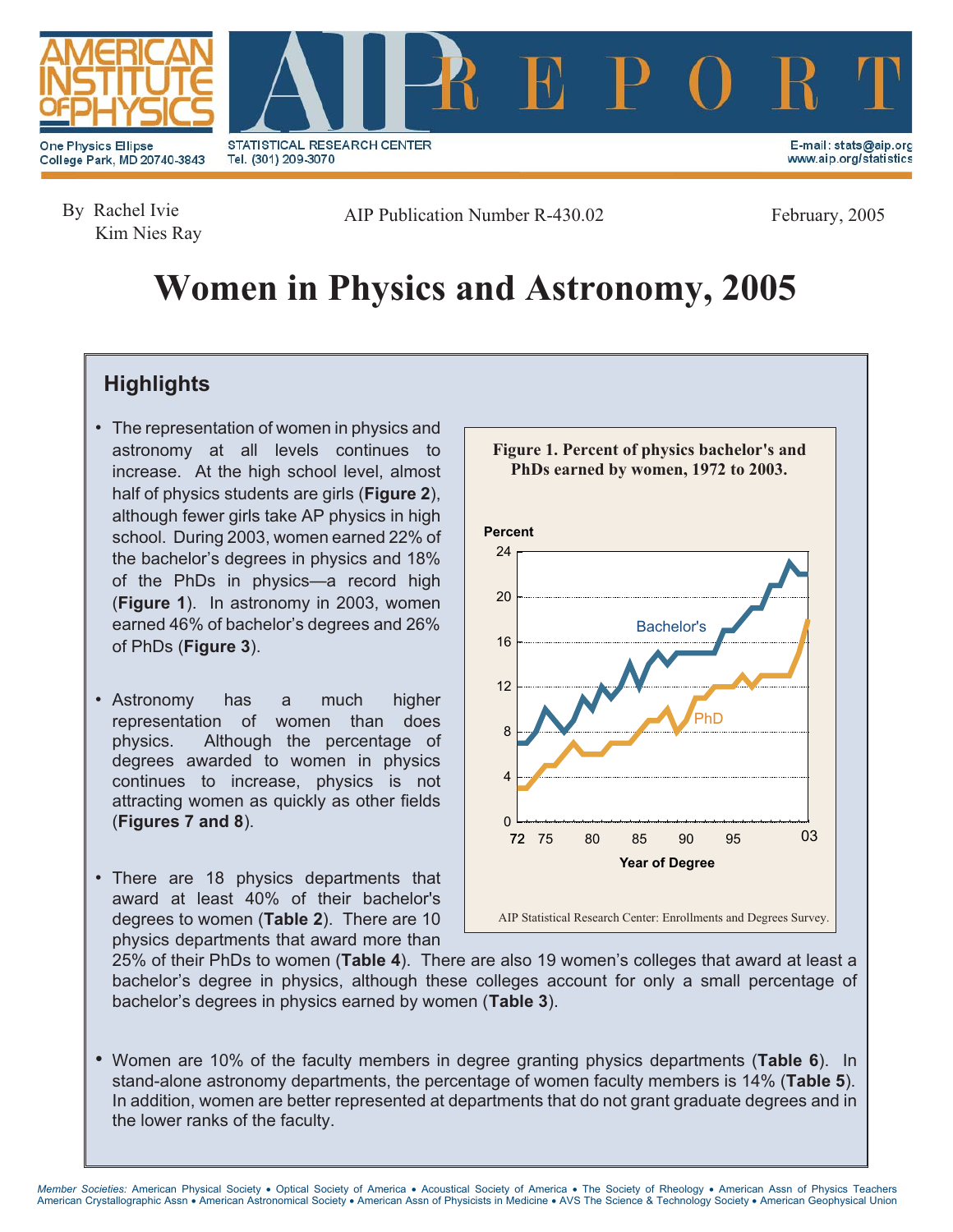# **Highlights continued**

- Examination of the academic "pipeline" reveals that women disproportionately leave physics between taking it in high school and earning a bachelor's degree. While almost half of high school physics students are girls, less that one-fourth of bachelor's degrees in physics are earned by women. After this initial "leak" in the pipeline, women are represented at about the levels we would expect based on degree production in the past. There appears to be no leak in the pipeline at the faculty level in either physics or astronomy (**Figures 11 and 12**).
- Estimates of the retention rates for physics graduate students show only small differences in the dropout rate for male and female students.
- African American and Hispanic women earn very few of the physics degrees in the US (**Figures 15 and 16**).
- Internationally, the representation of women in physics is also very low. Most countries award less than 25% of their first-level university physics degrees to women, and most grant less than 20% of their physics PhDs to women (**Tables 11 and 12**).
- Even when working in the same sector for the same number of years, women's salaries are lower than men's in physics and related fields.

The authors wish to thank the Alfred P. Sloan Foundation for their support of this report. We also thank our colleagues at the Statistical Research Center of the American Institute of Physics for assisting with this report. Raymond Chu, Mark McFarling, Patrick Mulvey, Michael Neuschatz, and Starr Nicholson provided assistance with some of the analyses in this report. Julius Dollison laid out the report, and Roman Czujko provided valuable insights and comments.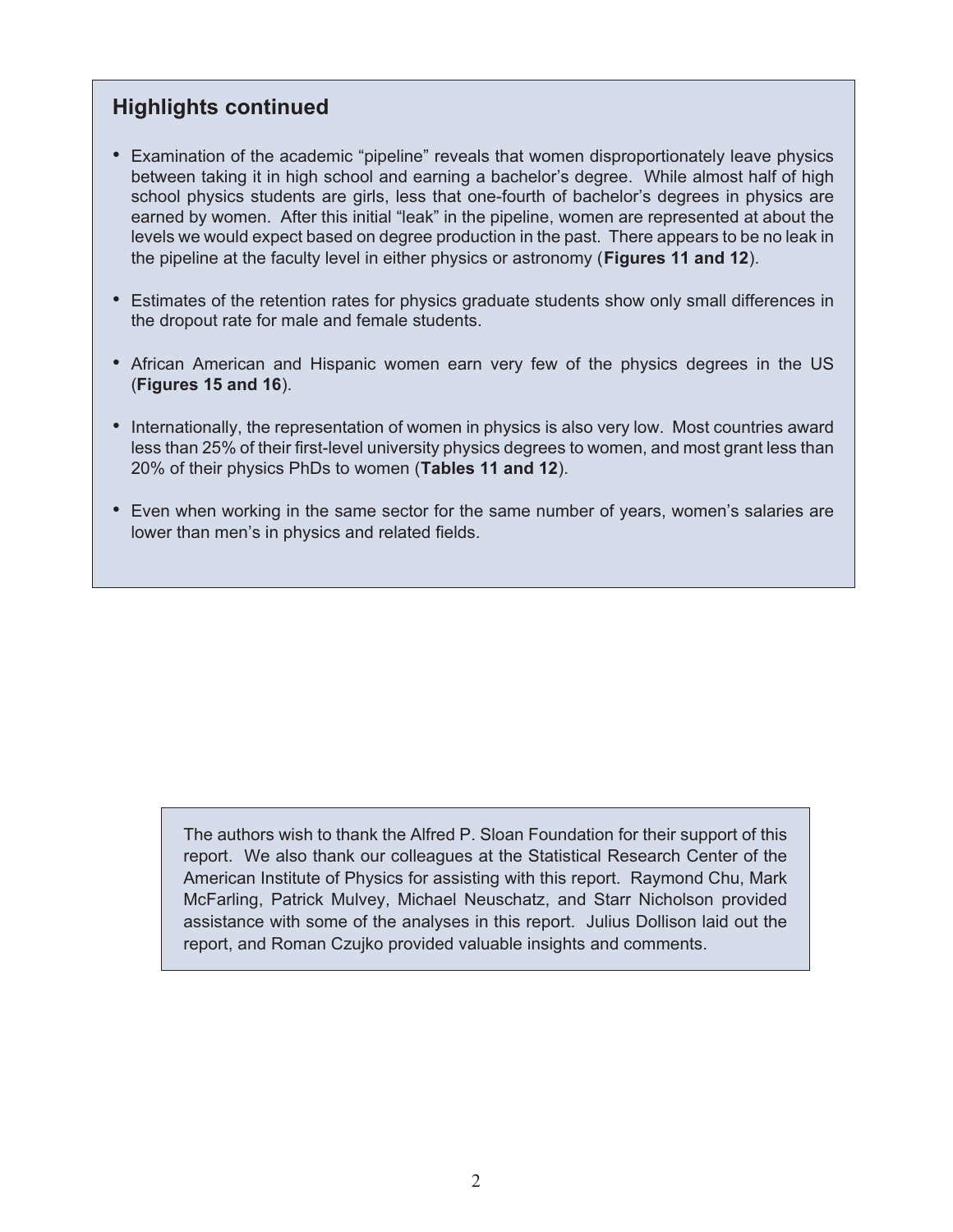Despite years of continued growth, women's participation in physics remains among the lowest of any scientific field. The issue is of great concern to many in the scientific community, spawning talks at conferences, data collection efforts, and speculation about the causes of women's low participation in physics. Although women's participation in higher education overall has now passed the 50% mark at the bachelor's level and is approaching 50% at the PhD level, women earned just 22% of physics bachelor's degrees and 18% of physics PhDs in 2003 (a record high). Women's participation in physics is increasing, although slowly, and the rate of increase has not kept pace with other fields. One field that is notable for having a much higher representation of women is astronomy, which is closely related to physics. In spite of the relationship between the two fields, women are more highly represented in astronomy than in physics. For example, women earned 46% of bachelor's degrees in astronomy in 2003 and 26% of PhDs in astronomy in 2003.

This report will document the status of women in physics and astronomy. We will examine the participation of women in physics and astronomy at each step up the academic ladder, starting with high school and ending with college and university faculty. We will compare the representation of women earning bachelor's degrees and PhDs in physics and astronomy with the representation of women in other scientific disciplines. We will look at how the representation of women earning degrees in various scientific disciplines has changed over time.

We will also examine the evidence concerning the so-called "leaky pipeline" in physics and astronomy. Instead of moving up the academic ladder, do women disproportionately leave these fields? We will answer this question by comparing the actual percentages of women in physics and astronomy to the expected percentages based on degree production in the past. In doing so, we will be able to describe exactly the points at which women are leaving physics and astronomy.

Although women are very under-represented, especially in physics, there are colleges and universities that award much higher than average percentages of physics degrees to women. We will feature these schools in this report, along with featuring physics departments that have large numbers of women faculty. We will also present estimates of retention rates for male and female graduate students in physics and discuss the future of the physics and astronomy faculty in terms of its representation of women.

In order to understand how the data on women in physics and astronomy fit into a larger context of diversity, we will present data on minority women in these two fields. We also will present international data on women in physics, so that comparisons can be made between the US and other countries. Finally, salary differences between men and women working in physics and related fields will be documented.

This report draws on physics and astronomy data collected by the Statistical Research Center of the American Institute of Physics. Data from other fields were obtained from either the National Center for Education Statistics or the National Science Foundation, and are available on-line (http://caspar.nsf.gov). This report was funded by the Alfred P. Sloan foundation, whose support made possible this expansion and update of the SRC's previous report on women in physics and astronomy, published in 2000. The support of the Sloan Foundation is deeply appreciated.

#### **STUDENTS AND DEGREES**

In 2001, more than 930,000 students took physics in high school. Almost half of these high school physics students were female (**Figure 2**). Physics is a popular subject among students who are college-bound, and as more women attend college, the percentage of high school physics students who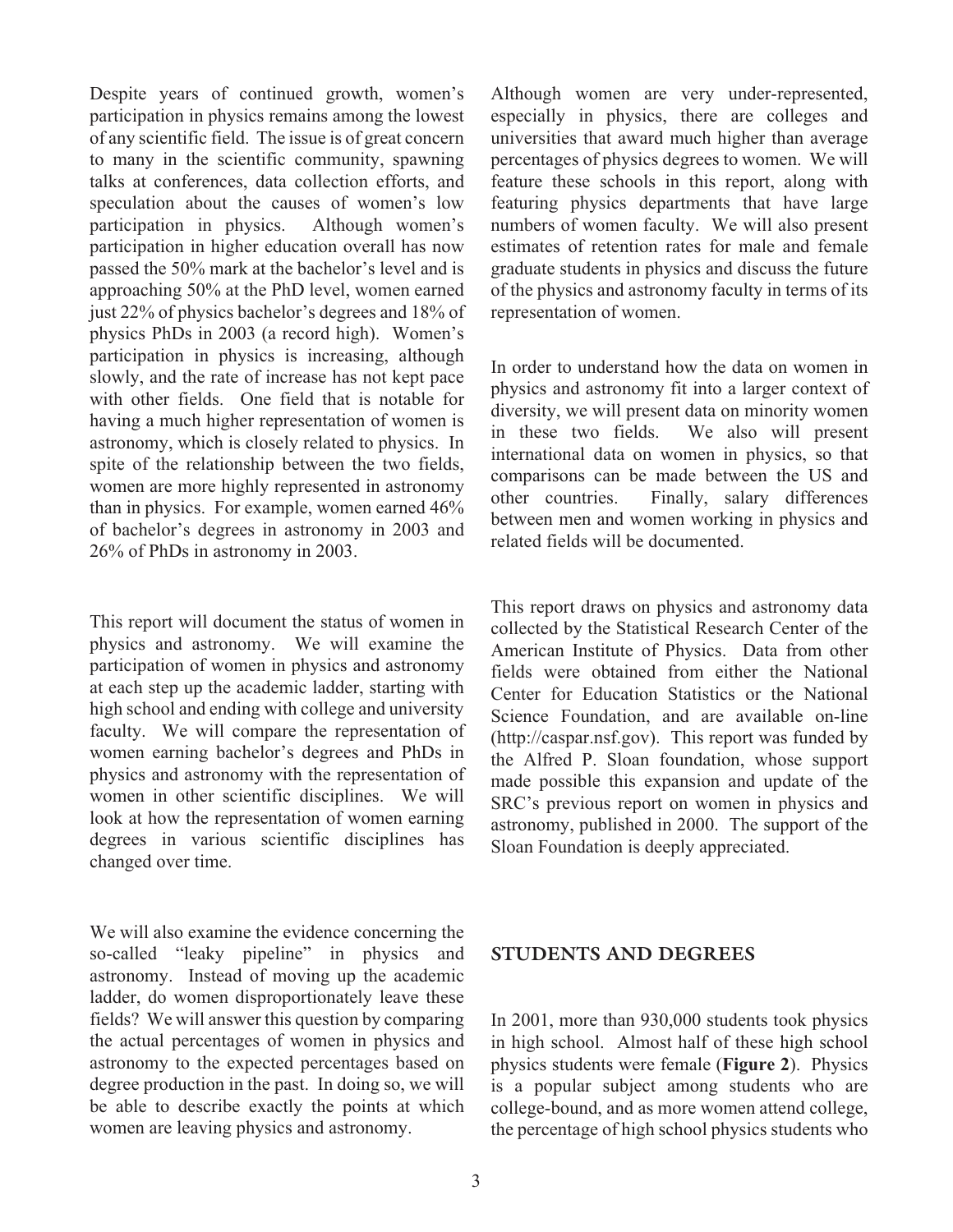

are girls has also increased from 39% in 1987 to 46% in 2001 (Neuschatz and McFarling 2003). This means that almost 430,000 young women took high school physics in 2001 alone.



Although a large number of young women have taken high school physics, women are not as well represented among students who take AP (Advanced Placement) physics in high school. For example, in 2004, almost 22,000 students of both sexes took the calculus-based AP physics exam in mechanics. Twenty-five percent of these students were women. The percentage for algebra-based physics is higher; 35% of more than 43,000 test-takers were female in 2004 (College Board 2005). In the last few years, the number of students taking the AP physics exams has increased, but the percentage of women has remained about the same (**Appendix 3**). The majority of physics bachelors did not take AP physics in high school (Mulvey and Nicholson 2002).

The representation of women among college students who have taken physics is lower than among high school physics students. A nationally representative, longitudinal sample (National Education Longitudinal Study 2000 follow-up) shows that among 25-year olds who attended a four-year college and took physics, 37% are female.

When we look at bachelor's degrees earned by women, the percentages of women are lower still. In 2003, women earned 22% of bachelor's degrees in physics (**Figure 1**). The percentages of astronomy bachelor's degrees earned by women, however, are higher, at 46% in 2003 (**Figure 3**). In addition, the percentages of bachelor's degrees earned by women in both physics and astronomy have increased substantially in the last 35 years. In 1972, women earned seven percent of bachelor's degrees in physics and 17% of bachelor's degrees in astronomy.

The number of bachelor's degrees in astronomy has increased dramatically in the past few years (**Figure 4**). Much of this increase is due to a large increase in the number of women in this field. Between 2000 and 2001, the number of women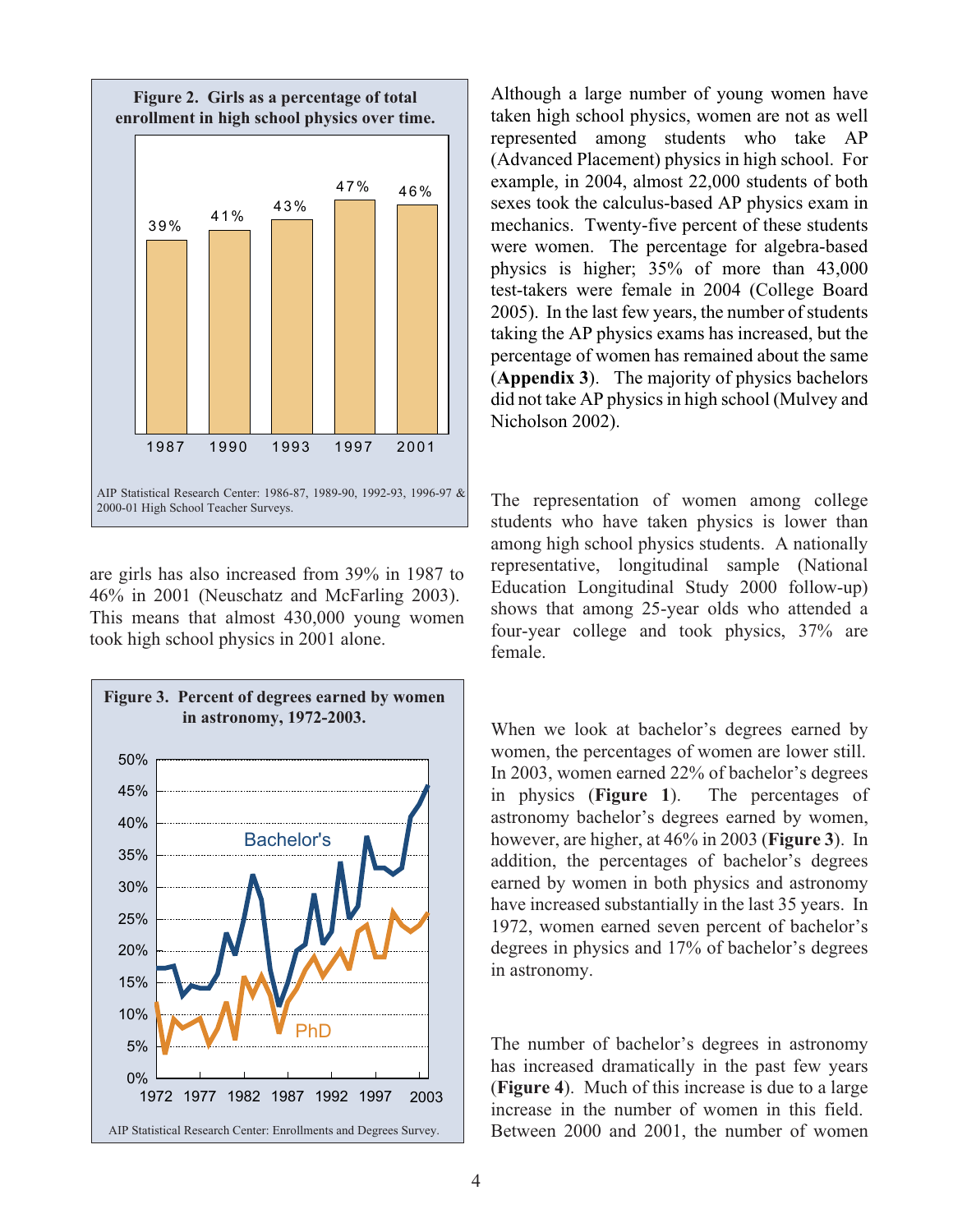

earning astronomy bachelor's degrees increased by 67%, while the number of men earning bachelor's degrees in astronomy increased by only 20% (Mulvey and Nicholson 2003).



Physics has not shown a similar dramatic increase in the number of overall bachelors. However, in spite of fluctuations in the total number of bachelor's degrees awarded, the number of women earning physics degrees has increased steadily (**Figure 5**). Even when the number of bachelor's degrees awarded to men in physics decreased, the number awarded to women did not. The same is generally true at the PhD level for both physics and astronomy (**Appendices 1 and 2**), especially during the 1970s and 1980s.

Just as the percentage of physics bachelor's degrees earned by women has been increasing, so has the percentage of first-year physics graduate students who are women. Among students entering graduate school in the fall of 1994, 16% were female. By the fall of 2003, 21% of entering graduate students were female (**Table 1**). This is about the same as the percentage of bachelor's degrees earned by women (22%).

Also increasing is the percentage of PhDs earned by women in physics and astronomy. Currently, women earn 18% of the PhDs in physics and 26% of the PhDs in astronomy, up from 3% in physics

| Table 1. Percentage of first-year physics graduate<br>students who are women, 1994-2003. |               |  |
|------------------------------------------------------------------------------------------|---------------|--|
|                                                                                          |               |  |
|                                                                                          | $\frac{0}{0}$ |  |
| 1994-95                                                                                  | 16            |  |
| 1995-96                                                                                  | 17            |  |
| 1996-97                                                                                  | 17            |  |
| 1997-98                                                                                  | 20            |  |
| 1998-99                                                                                  | 18            |  |
| 1999-00                                                                                  | 19            |  |
| 2000-01                                                                                  | 19            |  |
| 2001-02                                                                                  | 21            |  |
| 2002-03                                                                                  | 20            |  |
| $2003 - 04$                                                                              | 21            |  |
| AIP Statistical Research Center, Enrollments and Degrees Survey.                         |               |  |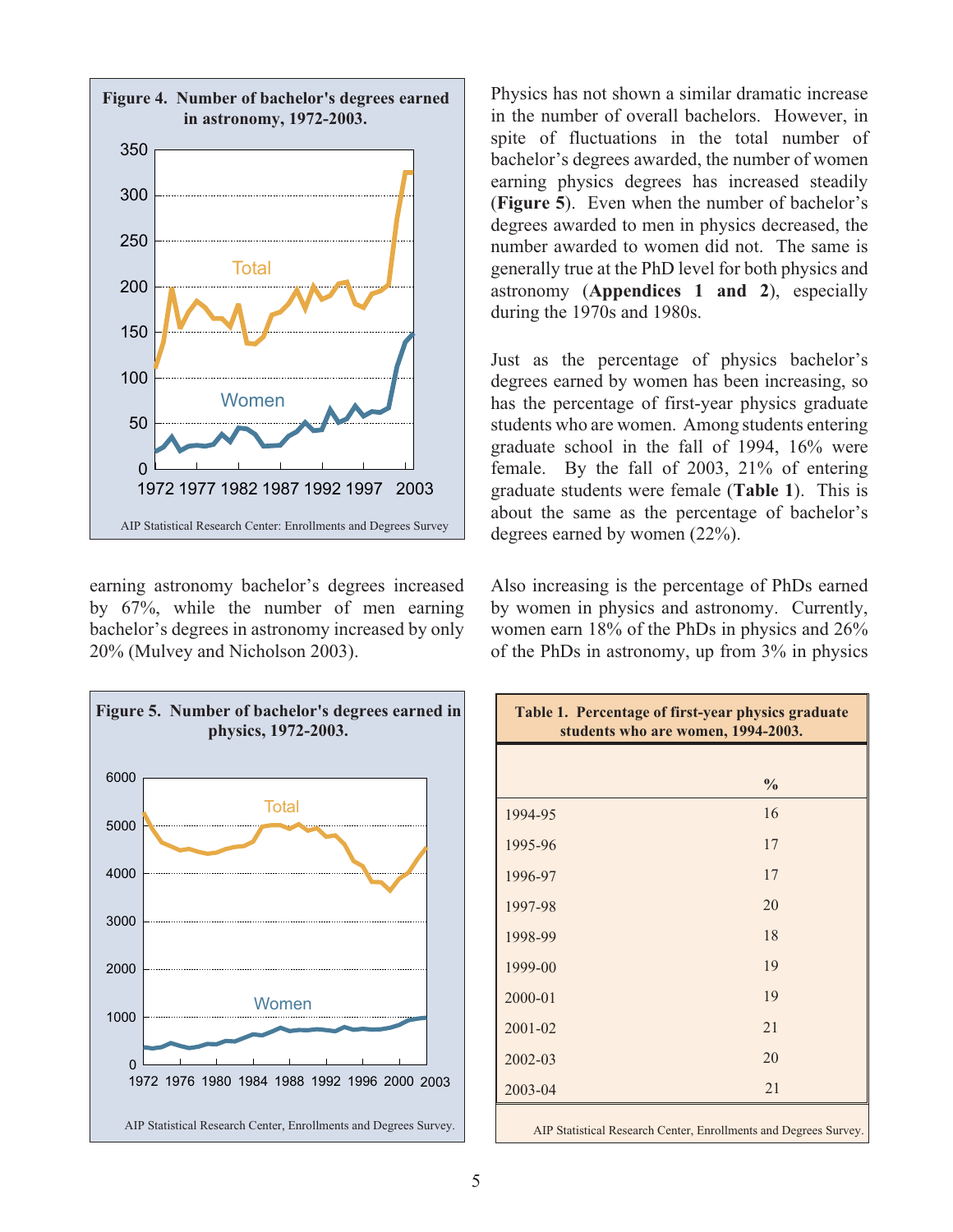and 8% in astronomy in 1972-73. The percentage of physics PhDs earned by women is at a record high, but this is due to an increase in the percentage of degrees earned by women who are foreign citizens. In 2003, women earned 13% of physics PhDs awarded to U.S. citizens. In contrast, women earned almost 20% of PhDs awarded to foreign citizens. This is a recent phenomenon, because in the past, about the same percentage of foreign and U.S. physics PhDs were earned by women. Future data will reveal whether this becomes a trend.

**Figure 6** shows the changes in the percentages of PhDs earned by women in all fields, in physical sciences, and in physics since 1920. Women's participation at the PhD level in all fields including physics was actually higher before World War II than it was during the 1950s and 1960s. It was not until the late 1970s that the percentage of PhDs earned by women in all fields began to increase dramatically. It was also at this time that women's participation at the PhD level in fields other than physics began to increase more quickly than in physics. Although more and more women are earning PhDs, the gap between physics and other fields is becoming wider.

**Figures 7 and 8** present further evidence of this widening gap across disciplines. At the PhD level, biological sciences, chemistry, and mathematics all show faster rates of increase for women earning PhDs than physics does (**Figure 7**). The exception is engineering, which has increased at about the same rate as physics.

At the bachelor's level, women's participation in the biological sciences and in chemistry has increased more quickly than women's participation in physics (**Figure 8**). The most dramatic increase has occurred in engineering, which before 1970 had a very low percentage of women (even lower than physics), but now awards about the same percentage of bachelor's degrees to women as physics does. Although the percentages are the same, there are more than twenty times the number

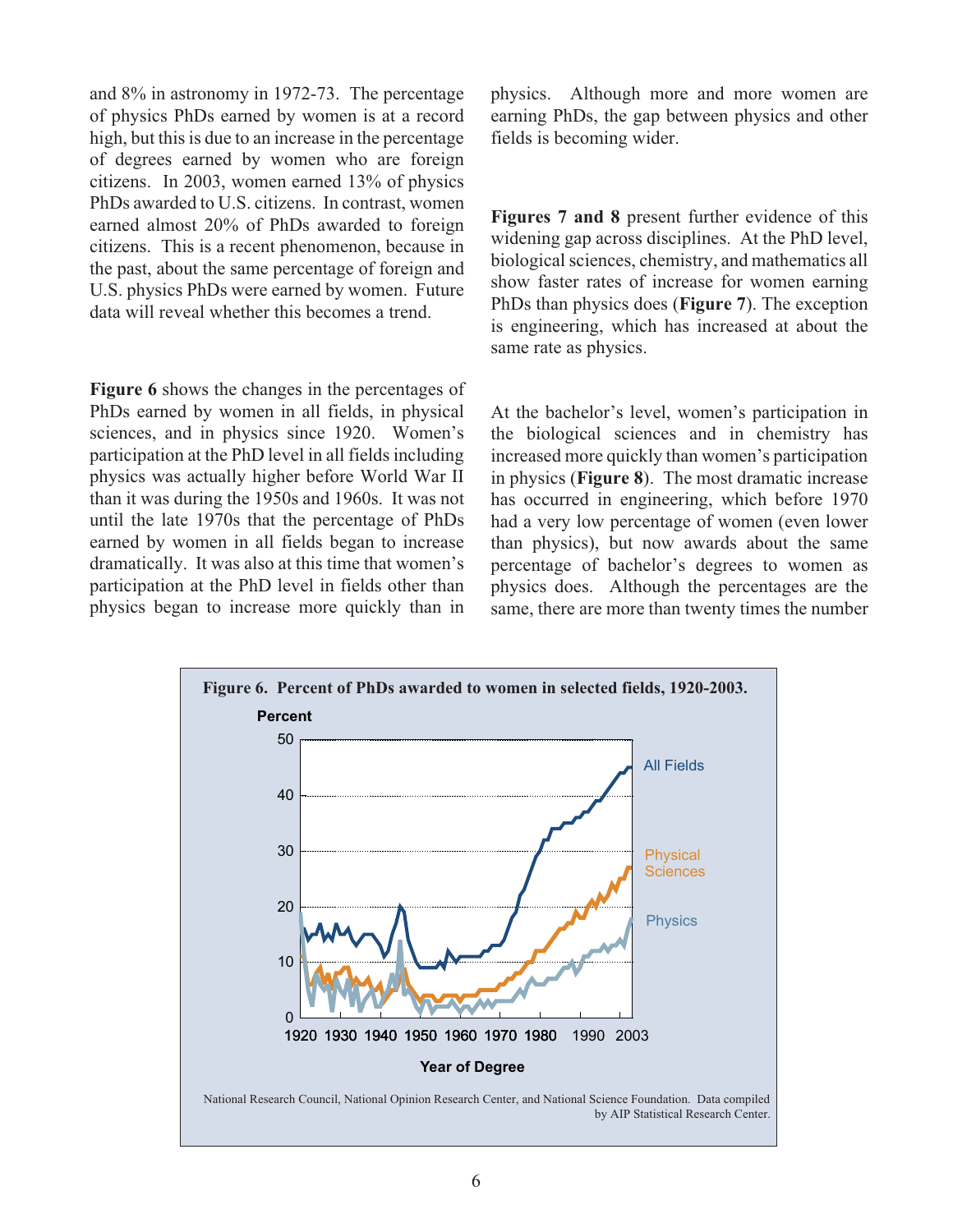

of women earning engineering bachelor's degrees as are earning physics bachelor's degrees. Of special note is the percentage of bachelor's degrees earned by women in computer sciences. This percentage actually declined during the late 1980s. At this time, the total number of women and men earning computer science bachelor's degrees also dropped. This number recently increased, but the percentage of computer science bachelor's degrees earned by women remained about the same.

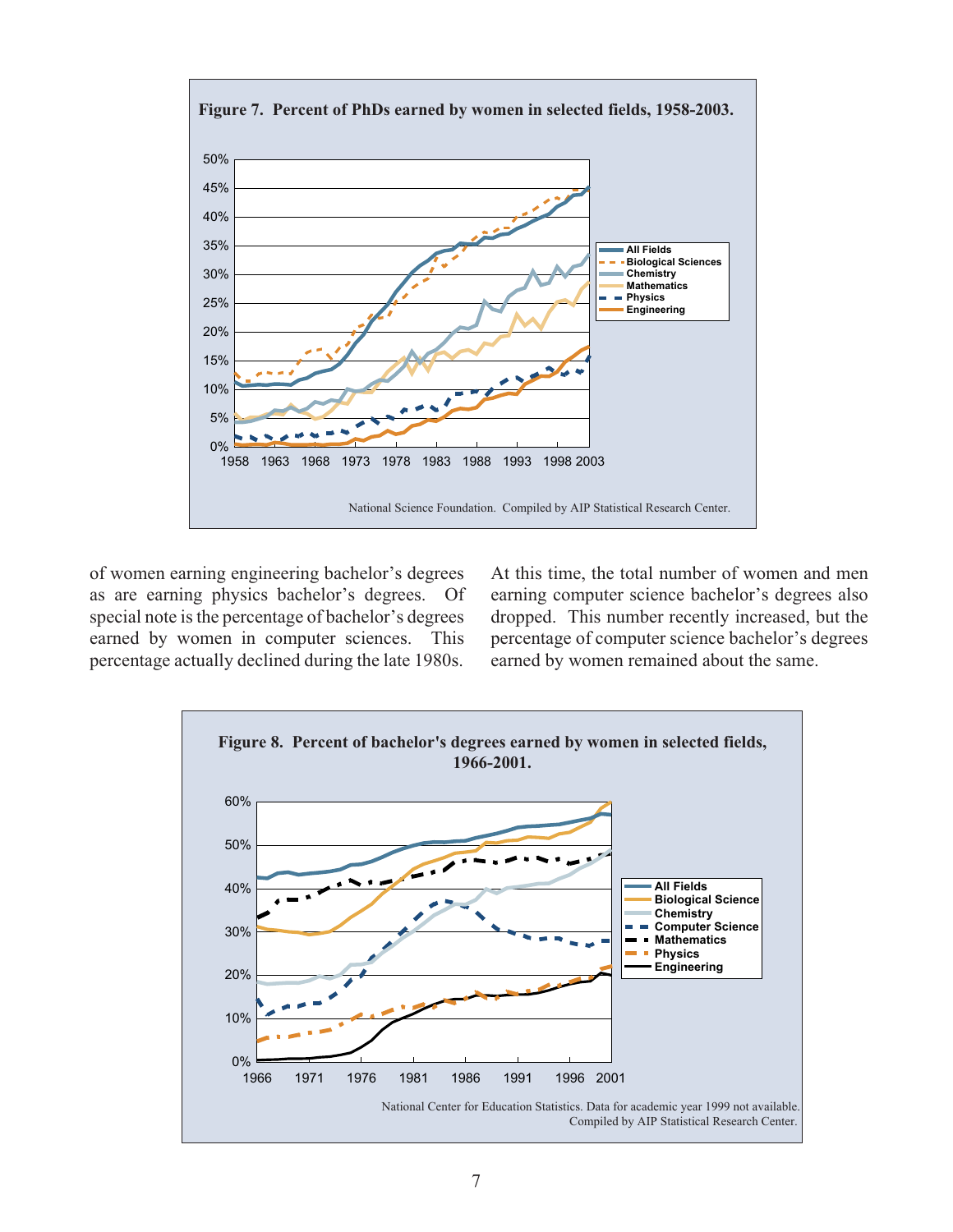| Table 2. Physics departments awarding at least 40%<br>of bachelor's degrees to women, 1999-2003. | Table 3. Women's colleges that award at least a<br>bachelor's degree in physics, 2005. |
|--------------------------------------------------------------------------------------------------|----------------------------------------------------------------------------------------|
| Alabama A&M University                                                                           | <b>Agnes Scott College</b>                                                             |
| <b>Alfred University</b>                                                                         | <b>Barnard College</b>                                                                 |
| <b>American University</b>                                                                       | <b>Bryn Mawr College</b>                                                               |
| <b>Bard College</b>                                                                              | <b>Chatham College</b>                                                                 |
| Dallas, University of                                                                            | Georgian Court College                                                                 |
| Denver, University of                                                                            | <b>Hollins University</b>                                                              |
| Florida Atlantic University                                                                      | Mary Baldwin College                                                                   |
| <b>Grambling State University</b>                                                                | Mount Holyoke College                                                                  |
| <b>Hampton University</b>                                                                        | Notre Dame of MD, College of                                                           |
| <b>Hunter College</b>                                                                            | Randolph-Macon Woman's College                                                         |
| <b>Jackson State University</b>                                                                  |                                                                                        |
| Loyola University - New Orleans                                                                  | Saint Catherine, College of                                                            |
| North Carolina A&T                                                                               | <b>Scripps College</b>                                                                 |
| North Carolina Central University                                                                | <b>Simmons College</b>                                                                 |
| Ramapo College of New Jersey                                                                     | <b>Smith College</b>                                                                   |
| <b>Roanoke College</b>                                                                           | Spelman College                                                                        |
| San Francisco, University of                                                                     | <b>Sweet Briar College</b>                                                             |
| Xavier University of Louisiana                                                                   | <b>Wellesley College</b>                                                               |
| Note: To be included on this list, departments had to have at least 5                            | <b>Wells College</b>                                                                   |
| women graduates during 1999-2000, and had to consistently respond to<br>our annual surveys.      | Wesleyan College                                                                       |
| AIP Statistical Research Center, Enrollments and Degrees Survey.                                 | AIP Statistical Research Center, Enrollments and Degrees Survey.                       |

Although the overall percentage of physics degrees earned by women is low, there are some physics departments that award much larger than average percentages of physics degrees to women. **Table 2** shows the physics departments that awarded 40% or more of their bachelor's degrees to women during the five academic years ending in 1999-2003. To be included on the list, these departments had to have awarded at least 5 bachelor's degrees to women during this period. Departments also had to consistently reply to our annual surveys, which have response rates of over 90% each year. This list highlights the importance of Historically Black Colleges and Universities (HBCUs) in awarding physics bachelor's degrees to women. Of the 35 HBCUs that grant physics bachelor's degrees, seven award more than 40% of their physics bachelors to women. The list also documents the importance of departments that do not grant graduate degrees in physics. Of the 18 departments on the list, only 6 grant graduate degrees in physics. Barbara Whitten and her colleagues (2004) have conducted site visits of female-friendly undergraduate physics departments.

Women's colleges are excluded from this list on **Table 2**, but are included on **Table 3**, which shows women's colleges that award at least a bachelor's degree in physics. Typically, women's colleges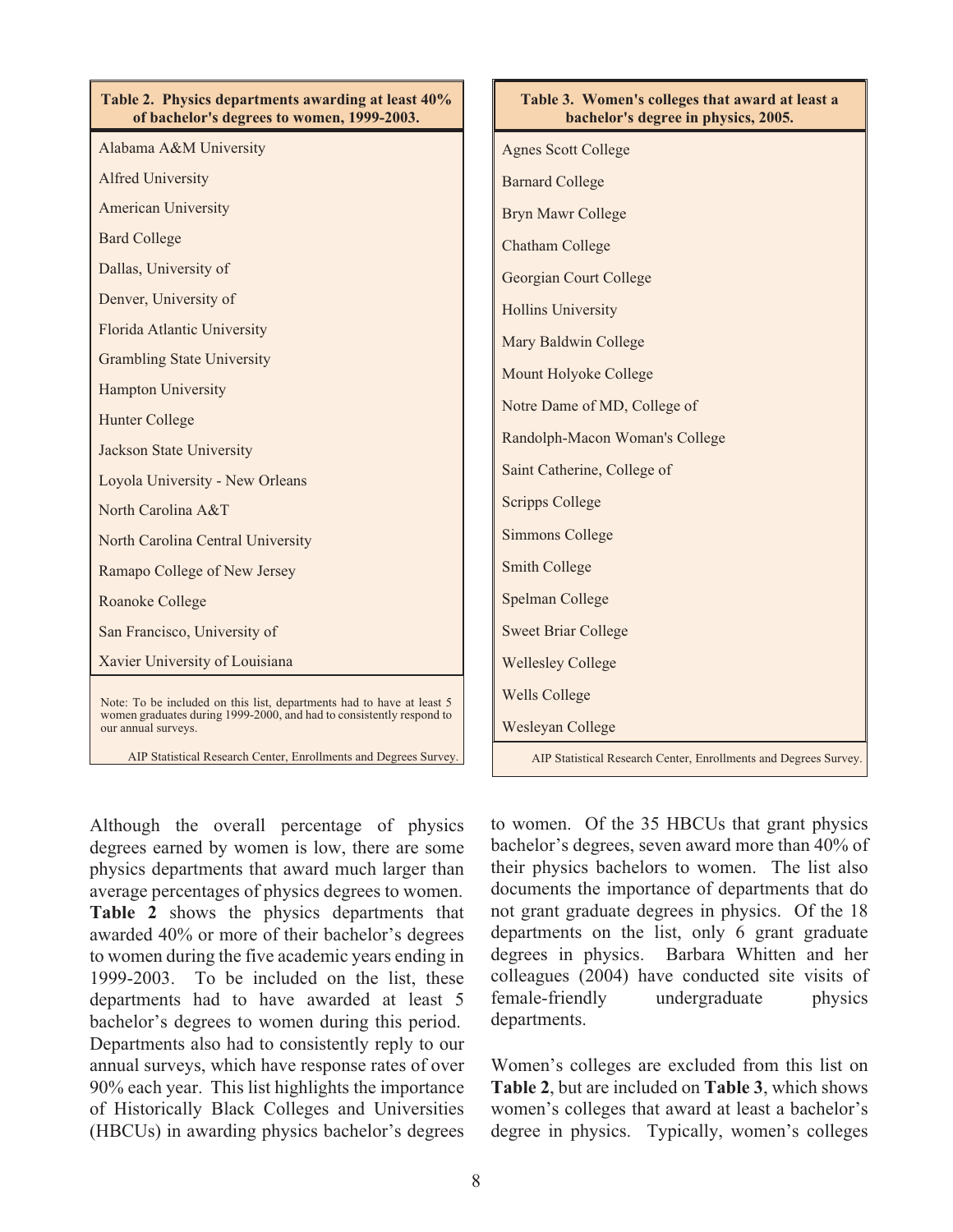| Table 4. Physics departments that awarded more<br>than 25% of PhD degrees to women, 1999-2003.                                                                       |
|----------------------------------------------------------------------------------------------------------------------------------------------------------------------|
| Alaska, University of                                                                                                                                                |
| Cincinnati, University of                                                                                                                                            |
| Dartmouth College                                                                                                                                                    |
| Georgia, University of                                                                                                                                               |
| <b>Hampton University</b>                                                                                                                                            |
| <b>Kent State</b>                                                                                                                                                    |
| Missouri, University of, at Columbia                                                                                                                                 |
| Notre Dame, University of                                                                                                                                            |
| <b>Tulane University</b>                                                                                                                                             |
| <b>Washington University</b>                                                                                                                                         |
| Note: To be included on this list, departments had to have at least 5<br>women graduates during 1999-2000, and had to consistently respond to<br>our annual surveys. |

AIP Statistical Research Center, Enrollments and Degrees Survey.

award almost all of their physics bachelor's degrees to women. However, women's colleges do not account for a large percentage of the physics degrees earned by women in the US. Women's colleges awarded only 5% of the physics bachelor's degrees awarded to women during the period 1999-2003.

**Table 4** documents the PhD-granting physics departments that awarded more than 25% of their PhDs to women during 1999-2003. In order to be included on this list, these ten departments also had to have at least 5 women PhDs in the five-year period and had to consistently respond to our annual surveys. None of the departments produces an especially large number of graduates. In fact, the largest in terms of PhD production (Notre Dame) graduates fewer than 10 PhD students each year. Little is known about what these particular departments are doing to attract and retain women graduate students. These departments could be a starting point for a further study of effective practices concerning the recruitment and retention of women graduate students.

## **TEACHERS AND FACULTY**

Not only are the percentages of physics degrees earned by women very low, the percentages of physics teachers and faculty who are women are even lower. In 2001, just 29% of high school physics teachers were women (Neuschatz and McFarling 2003). At the college and university level, degree-granting physics departments had just 10% female faculty members in 2002 (Ivie, Stowe, and Nies 2003). Degree-granting astronomy departments that are separate from physics departments also have a very low percentage of female faculty members, with just 14% in 2003 (**Table 5**).

However, there are differences by rank and by type of institution, with larger percentages of women in the lower ranks and at departments that do not grant graduate degrees (**Table 6**). While only 5% of full professors of physics are female, 16% of assistant professors are female. Similarly, 16% of adjuncts and instructors are women. This is largely a function of age, because among younger physicists, there are more women than among physicists experienced enough to be full professors. The age distributions of physics and astronomy professors will be discussed in more detail in the section entitled "The Pipeline."

| Table 5. Percent of faculty positions in astronomy<br>held by women, 2003. |                                  |  |  |
|----------------------------------------------------------------------------|----------------------------------|--|--|
| <b>Academic Rank</b><br><b>Percent</b>                                     |                                  |  |  |
| Full professor                                                             | 10                               |  |  |
| Associate professor                                                        | 23                               |  |  |
| Assistant professor                                                        | 23                               |  |  |
| Instructor / Adjunct                                                       | 15                               |  |  |
| Other ranks                                                                | 15                               |  |  |
|                                                                            |                                  |  |  |
| Overall                                                                    | 14                               |  |  |
|                                                                            | AIP Statistical Research Center. |  |  |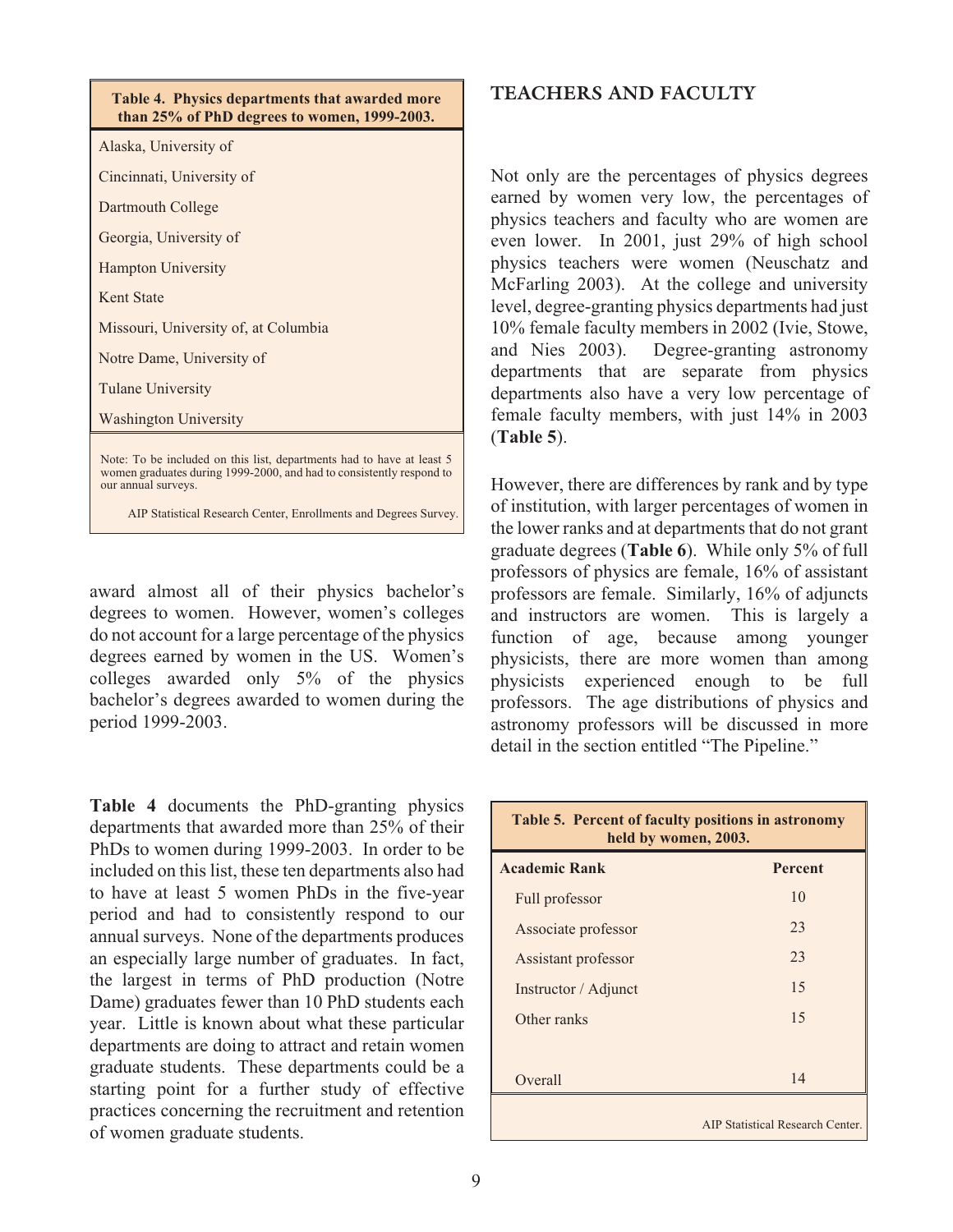| Table 6. Percent of faculty positions in physics held<br>by women, 1994, 1998 and 2002. |                       |                       |                       |  |
|-----------------------------------------------------------------------------------------|-----------------------|-----------------------|-----------------------|--|
|                                                                                         | 1994<br>$\frac{0}{0}$ | 1998<br>$\frac{0}{0}$ | 2002<br>$\frac{0}{0}$ |  |
| <b>Academic Rank</b>                                                                    |                       |                       |                       |  |
| Full professor                                                                          | 3                     | 3                     | 5                     |  |
| Associate professor                                                                     | 8                     | 10                    | 11                    |  |
| Assistant professor                                                                     | 12                    | 17                    | 16                    |  |
| Instructor / Adjunct                                                                    | N/A                   | N/A                   | 16                    |  |
| Other ranks                                                                             | 8                     | 13                    | 15                    |  |
| <b>Type of Department</b>                                                               |                       |                       |                       |  |
| PhD                                                                                     | 5                     | 6                     | 7                     |  |
| Master's                                                                                | 7                     | 9                     | 13                    |  |
| Bachelor's                                                                              | 7                     | 11                    | 14                    |  |
|                                                                                         |                       |                       |                       |  |
| Overall                                                                                 | 6                     | 8                     | 10                    |  |
| AIP Statistical Research Center: 2002 Academic Workforce Survey.                        |                       |                       |                       |  |

Women are also more highly represented at physics departments that grant only bachelor's degrees. Fourteen percent of faculty at these departments are women. At departments that grant PhDs in physics, just 7% of faculty members are women. This is partly a function of the distribution of ranked professors in each type of department. Almost 60% of faculty members at PhD departments are full professors, while only 34% of professors at bachelor's departments are full professors. Professors in the lower ranks tend to be younger, and there are more women among young physicists than there are in the older cohorts. Therefore, we see more women at physics departments that grant only bachelor's degrees.

The differences by rank are similar for stand-alone astronomy departments, although we have data only for 2003 and not for previous years in astronomy (**Table 5**). In these departments, 10% of full professors are women, and 23% of assistant professors are women.

Although the percentage of women faculty in physics is low, it has been increasing. In fact, the percentage of female professors of physics has been steadily increasing from 6% overall in 1994 to 10% overall in 2002. **Table 6** shows increases since 1994 within ranks and by type of department.

Many observers of women in physics claim that the climate for women in physics will improve when more women are represented on physics faculties. Indeed, there has been much progress in this area. For example, in 1985, more than 50% of PhD physics departments had no women at all on their faculty. By 2002, the percentage of PhD departments with no women in the professorial ranks dropped to less than one-fourth (**Figure 9**). And, in 2002, a few PhD physics departments had four or more women in the professorial ranks of full, associate, and assistant professor. **Table 7** shows the PhD departments that had 4 or more women in ranked positions in 2002. In order to be

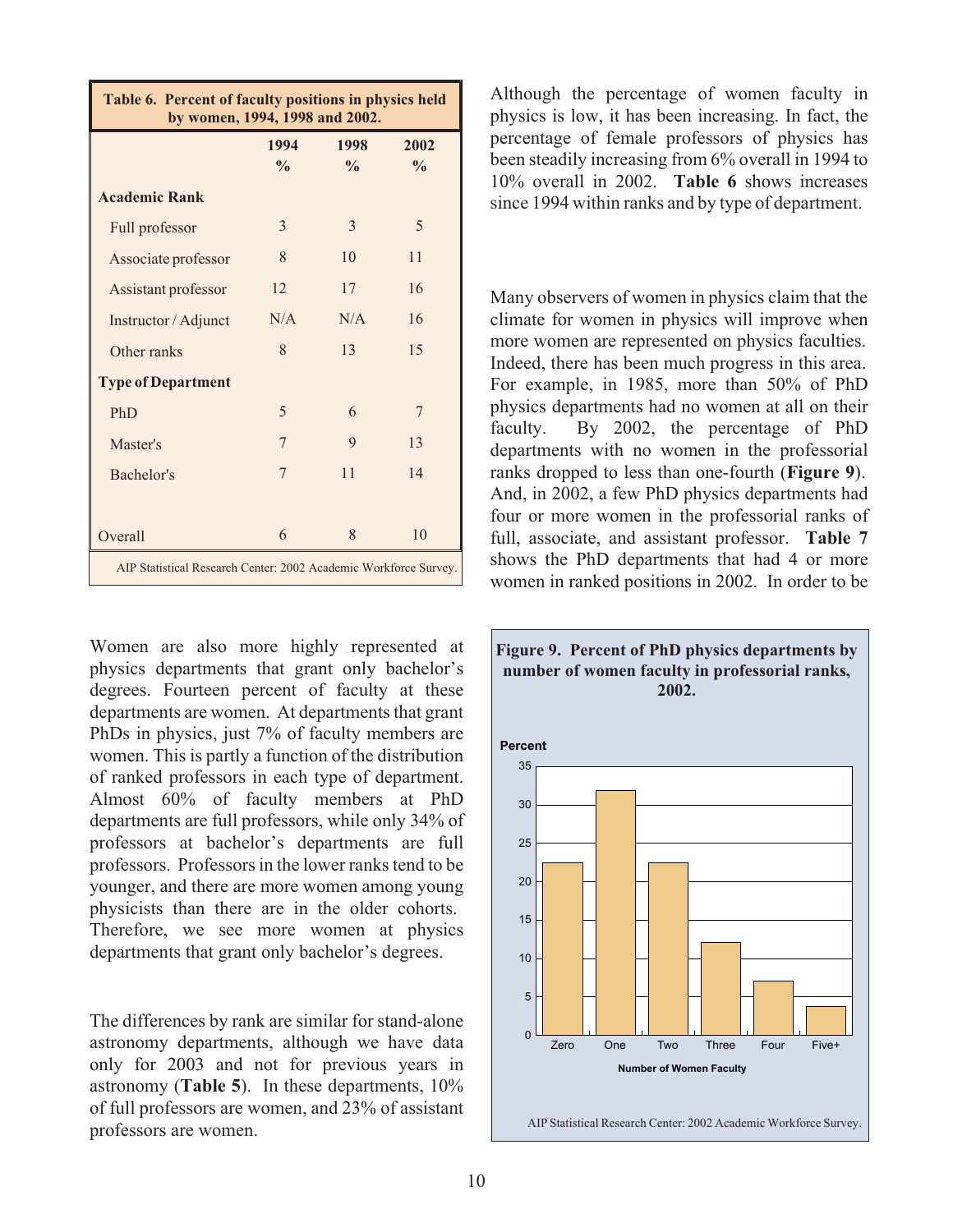

AIP Statistical Research Center, 2002 Academic Workforce Survey.

included on this list, departments had to have responded to our 2002 survey (which had a 94% response rate).

The percentage of departments that have women on the faculty is higher among PhD departments than it is among departments that only grant bachelor's degrees in physics (**Figure 10**). Indeed, less than 40% of bachelor's-granting physics departments have any women in their professorial

#### **Figure 10. Percent of physics departments with women faculty in professorial ranks, 2002.**





ranks. The fact that more PhD departments have women is probably because PhD departments have larger faculties, and therefore have a greater likelihood of having at least one woman.

Physics departments hired just fewer than 650 new faculty members to start in the academic year 2003-2004. Of these, 18% were women. The 37 stand-alone astronomy departments hired 30 faculty members to start in the 2003-04 academic year. Five of these were women. The number of new hires for both physics and astronomy include faculty members at all ranks, including non-tenure track.

## **THE PIPELINE**

Women's participation in physics decreases with each step up the academic ladder. To review, we have shown that almost half of all high school physics students are girls. However, women earn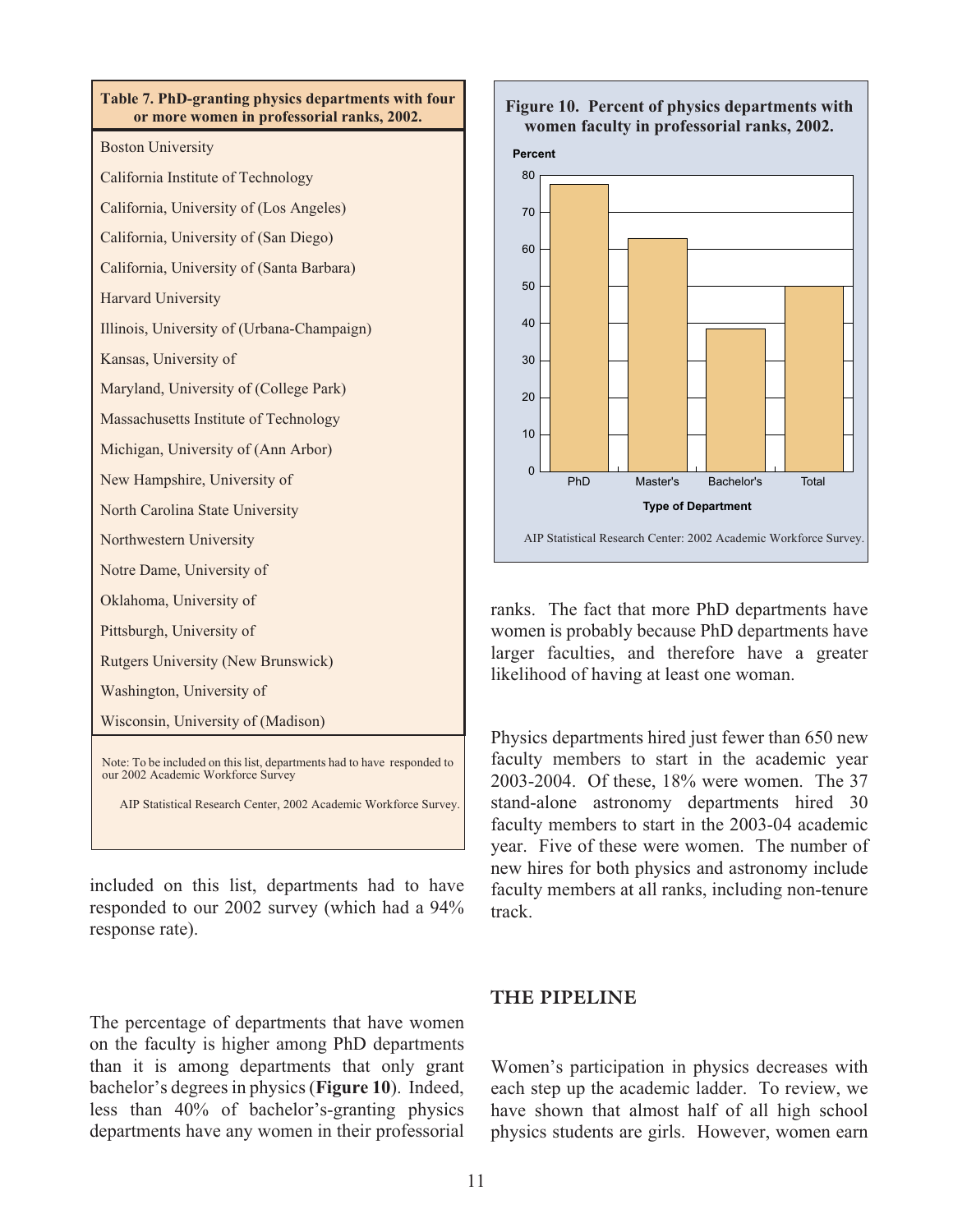just 22% of bachelor's degrees in physics and just 18% of physics PhDs. At the faculty level, women's level of participation is even smaller. Just 10% of physics faculty are women, and only 5% of full professors of physics are women.

Some might look at these numbers and conclude that the pipeline is indeed leaking for women. There are fewer women at the upper levels of academic physics than at the lower levels. However, before we can determine if and where the pipeline is disproportionately losing women, we must look at the pool of available women, or at the lag time between earning a physics degree and advancing to the next level. For example, we cannot expect 20% of the physics faculty to be women if, in the past, women earned a much smaller percentage of physics PhDs.

In this section, we will compare the current percentages of women at various levels of physics to percentages of degrees earned by women at appropriate points in the past. All of these comparisons overlook the multiple pathways that people can take to move from one level to the next. For example, we use either the average time to degree or the time that the middle 50% of the professoriate took to complete a PhD in physics, but clearly these measures exclude some people. So our conclusions should be taken with a degree of caution. Nevertheless, looking at the pipeline in terms of lag time is an important part of the picture for women in science. Without considering lag time, we are left with erroneous conclusions about what the distribution of women faculty members "should" be without enough information about what the available pool of women is. To have a complete picture of how the pipeline for women in science works, we would need data collected from multiple cohorts of individual degree recipients, who would then be periodically contacted to see how many of them have advanced to the next level, and how many of them have left the pipeline altogether. Collecting such data is, of course, extraordinarily expensive, and therefore we do not currently have this part of the story.

So in looking at the pipeline in terms of lag time, we can begin by looking at the transition between taking high school physics and earning a bachelor's degree in physics. In 1997, 47% of high school physics students were girls. Four years later, in 2001, women earned 23% of bachelor's degrees in physics. We can see that there is, in fact, a significant drop-off in women's participation between taking high school physics and earning a bachelor's degree in physics. Women are half of all high school physics students, but at some point, more women than men decide not to major in physics during college.

The next transition occurs between earning a bachelor's degree in physics and entering graduate school in physics. If there is no disproportionately leaky pipeline for women, then we should expect about the same percentage of entering graduate students to be women as the percentage of bachelor's degrees earned by women. In the academic year ending in 2003, women earned 22% of bachelor's degrees in physics. The next academic year, the entering class of US citizen graduate students in physics was 19% female. In physics, the percentage of first year US graduate students who are women has closely followed the percentage of bachelor's degrees earned by women for the past ten years.

Next, we can consider the step between entering graduate school in physics and earning a PhD. If women do not drop out of graduate school at disproportionately higher rates than men, then we would expect to see the same percentage of PhDs earned by women as entered graduate school, on average, seven years earlier. In 2003, women earned 18% of physics PhDs. Seven years earlier, in 1996, 17% of entering graduate students were women. So about the same percentage of women received PhDs as entered graduate school a few years earlier.

What about the faculty? Many observers have speculated that there are fewer women at the top of the academic ladder than we would expect given degree production in the past. However, this is not the case in physics. To see this, we must first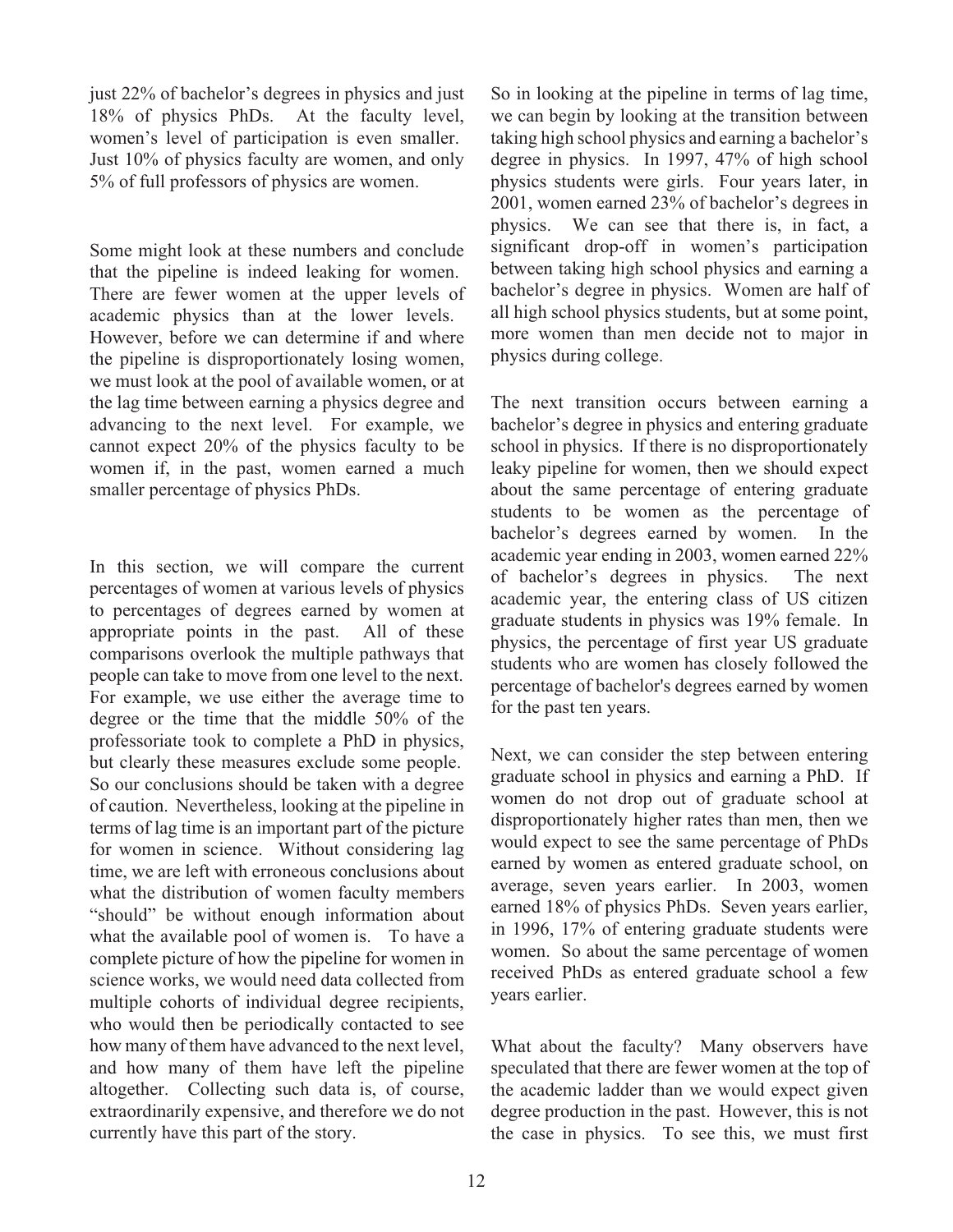| Table 8. Representation of women physics faculty compared to percentage earning PhDs.     |              |                          |    |  |
|-------------------------------------------------------------------------------------------|--------------|--------------------------|----|--|
|                                                                                           | Dates of PhD | % Women Faculty,<br>2002 |    |  |
| Full professor                                                                            | 1967-1980    | 4                        |    |  |
| Associate professor                                                                       | 1984-1991    | 9                        | 11 |  |
| Assistant professor                                                                       | 1991-1997    | 12                       | 16 |  |
| Dates of PhD are for middle 50% of faculty respondents to the 2002 AIP Membership Survey. |              |                          |    |  |
| AIP Statistical Research Center.                                                          |              |                          |    |  |

examine the data concerning how long ago physics professors earned their degrees. Every two years, AIP surveys members of our ten Member Societies. Of those who responded to the survey and are full professors, the middle 50% earned their PhDs between 1967 and 1980 (**Table 8**). During those years, women earned 4% of physics PhDs. Currently, 5% of full professors of physics are women, which means that women are represented at about the rate we would expect given the available pool of full professors. Since so many professors of physics are full professors who earned their degrees many years ago, this has a huge effect on the overall percentage of physics professors who are women.

We can see similar trends for associate and assistant professors. There are fewer associate professors and assistant professors than full professors. The middle 50% of our respondents who are associate professors earned their PhDs between 1984-1991, when women earned 9% of physics PhDs. Currently, 11% of associate professors are women, which is a little higher than we would expect given degree production in the mid- to late 1980s. The middle 50% of assistant professors earned their PhDs between 1991-1997. During that time, women earned 12% of PhDs in physics. However, currently, 16% of assistant professors of physics are women, meaning that women are more highly represented on physics faculties at the assistant professor level than we would expect.

Examining the lag time data for physics shows us that women are represented in graduate school, on the faculty, and among PhD recipients at about the proportions that we would expect. Indeed, the data show that there is only one significant leak in the physics pipeline, and that is between taking high school physics and earning a bachelor's degree in physics. Although many girls take physics in high school, women earn very few of the bachelor's degrees in physics. It is likely that women take physics in high school in order to go to college, but have already made decisions about their career paths that steer them away from physics. These decisions are most likely the result of a lifetime of exposure to our culture that still portrays science, especially physical science, as a primarily male pursuit.

The lag time data can also be displayed graphically on the scissors diagram, (**Figure 11**), which shows the actual percentages of men and women at each level of physics. This diagram also shows the expected percentages of women and men at each level based on bachelor's degree production in the past. Again, representation at the upper levels of academic physics is almost exactly where we would expect it to be.

The percentage of women professors at stand-alone astronomy departments is actually higher than we would expect given degree production in the past (**Table 9 and Figure 12**). However, there may be a leak in the pipeline between earning a bachelor's degree in astronomy and earning a PhD in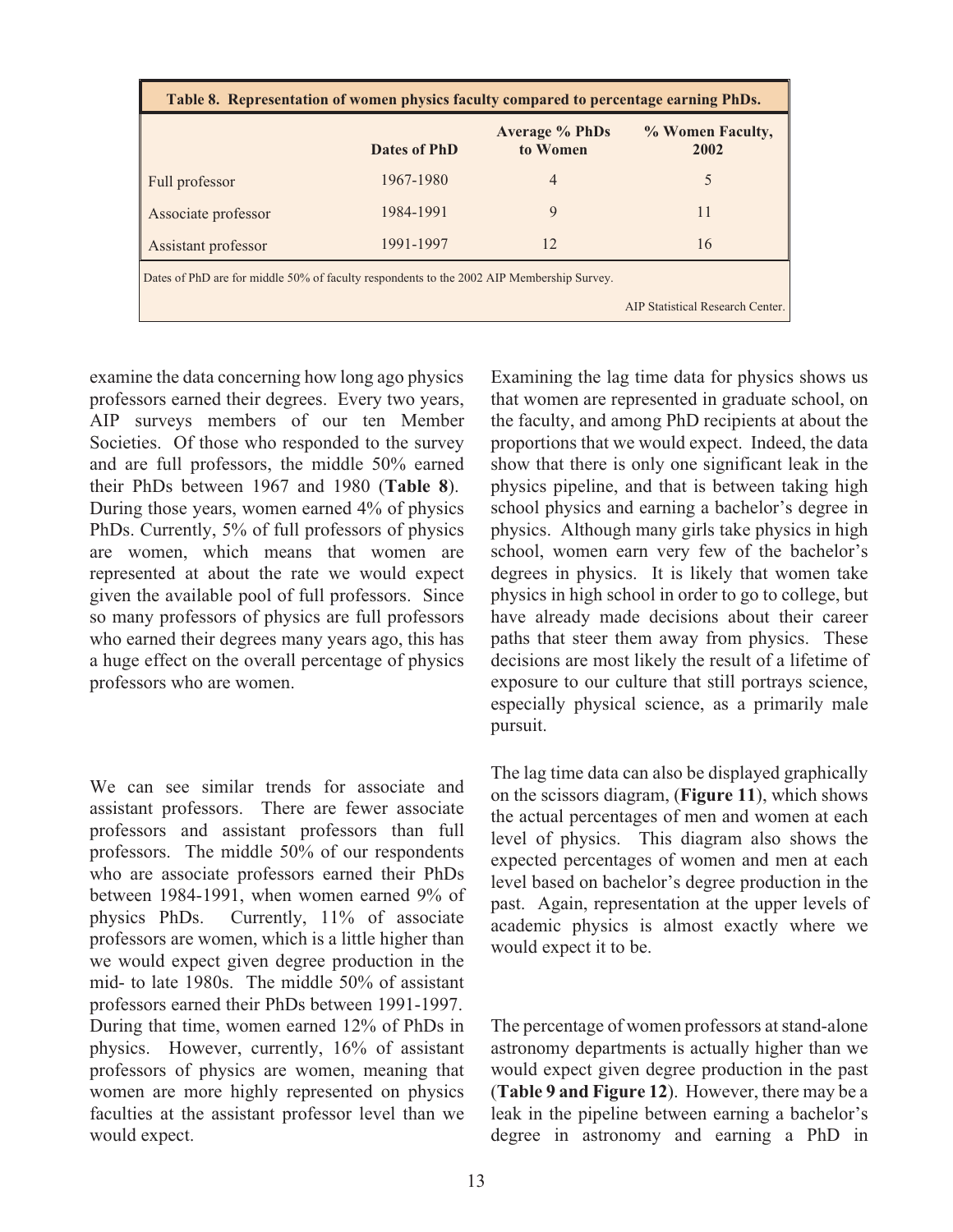

astronomy. For example, in the academic years ending in 2002 and 2003, women earned an average of 24% of astronomy PhDs. The corresponding pool of astronomy bachelor's degree recipients from 1995 and 1996 had 32% women. Of course, these data should also be interpreted with caution, since about 60% of incoming astronomy PhD students actually have physics bachelor's degrees (McFarling, Neuschatz and Mulvey 2004). The percentage of bachelor's degrees earned by women in physics is lower than in astronomy, so the fact that so many astronomy graduate students have physics bachelor's lowers the percentage of women among astronomy PhD recipients. Nevertheless, the percentage of astronomy PhDs earned by women continues to increase, as does the percentage of astronomy bachelor's degrees earned by women.

The discussion above and the scissors diagrams both use the overall dates of PhD for all faculty. It is possible that women do not advance at the same rate as men, and thus we should use different dates of PhD for women faculty. These data are shown in **Table 10**, and although the women's time since degree is slightly shorter for some ranks, the differences between male and female faculty (using

| Table 9. Representation of women astronomy faculty compared to percentage earning PhDs.   |              |                                   |                          |
|-------------------------------------------------------------------------------------------|--------------|-----------------------------------|--------------------------|
|                                                                                           | Dates of PhD | <b>Average % PhDs</b><br>to Women | % Women Faculty,<br>2003 |
| Full professor                                                                            | 1969-1981    |                                   | 10                       |
| Associate professor                                                                       | 1982-1990    | 13                                | 23                       |
| Assistant professor                                                                       | 1993-1998    | 19                                | 23                       |
| Dates of PhD are for middle 50% of faculty respondents to the 2002 AIP Membership Survey. |              |                                   |                          |

AIP Statistical Research Center.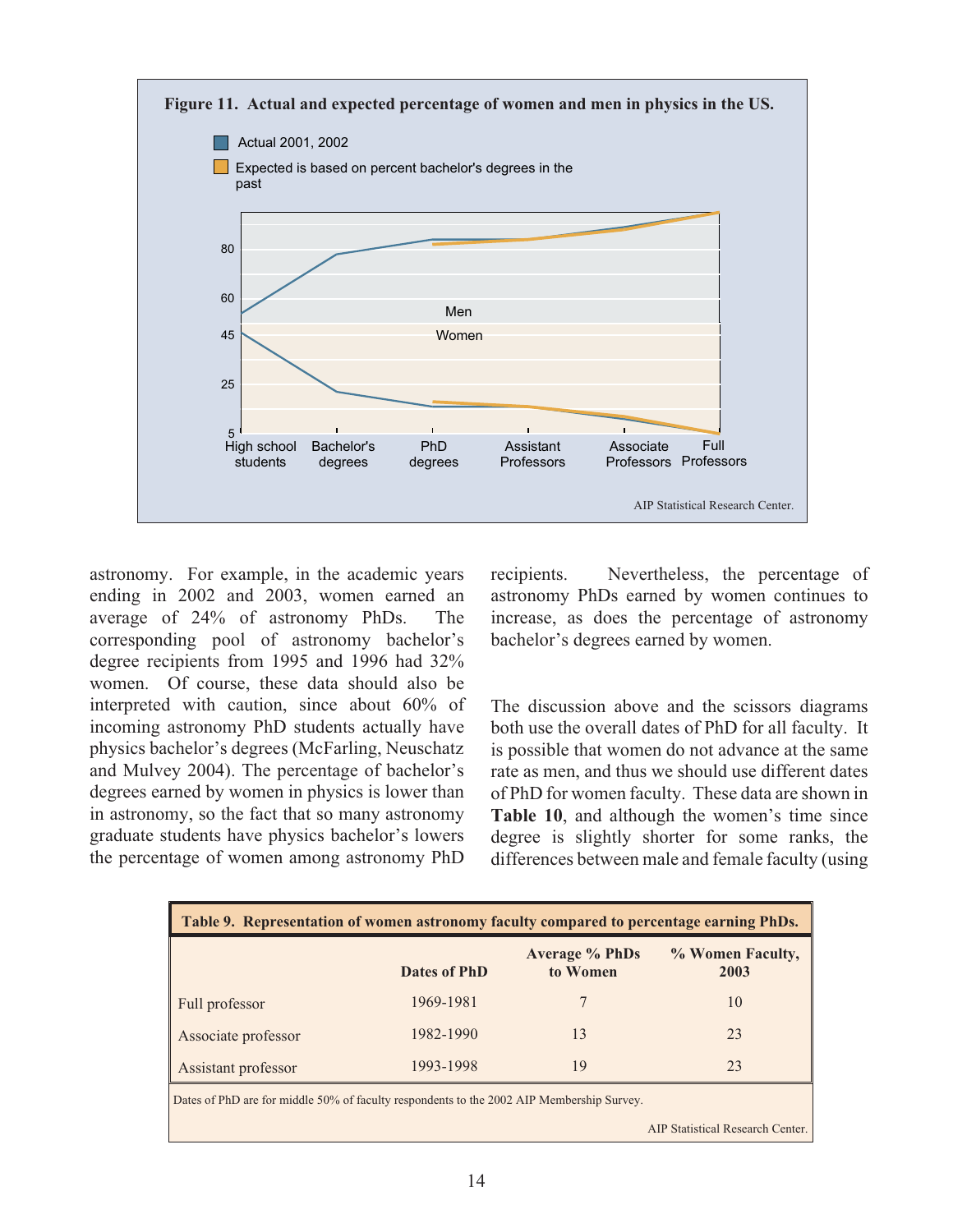

a t-test) are not statistically significant. Therefore, we have used the overall dates of PhD in discussing possible leaks in the physics and astronomy pipelines.

Further evidence of the fact that women are hired into professorial positions at their availability rates or better is shown by examining the gender of newly hired physics professors. In the academic

| Table 10. Mean years since PhD for physics and<br>astronomy faculty, 2002.                                                       |                |                  |  |
|----------------------------------------------------------------------------------------------------------------------------------|----------------|------------------|--|
|                                                                                                                                  | <b>Physics</b> | <b>Astronomy</b> |  |
| <b>Full Professor</b>                                                                                                            |                |                  |  |
| Male                                                                                                                             | 29             | 28               |  |
| Female                                                                                                                           | 22             | 20               |  |
| Associate Professor                                                                                                              |                |                  |  |
| Male                                                                                                                             | 17             | 18               |  |
| Female                                                                                                                           | 13             | 16               |  |
| <b>Assistant Professor</b>                                                                                                       |                |                  |  |
| Male                                                                                                                             | 8              |                  |  |
| Female                                                                                                                           | $\mathsf{R}$   | 6                |  |
| Differences between men and women are NOT statistically significant.<br>AIP Statistical Research Center, 2002 Membership Survey. |                |                  |  |

year 2003-2004, women were hired into tenure-track and tenured positions in physics departments at respectable rates—13% of new tenured professors and 17% of new tenure-track professors were women. However, 20% of new temporary faculty and 22% of new part-time faculty were women (**Figure 13**). We can see a similar pattern when looking at the ranks of new hires in physics departments. Women were 15% of newly hired full professors, 11% of new associate professors, and 18% of new assistant professors. However, the percentages of newly hired instructors / adjuncts and visiting professors who were women were higher than the percentages hired into professorial ranks. Twenty-three percent of new instructors / adjuncts and 21% of new visiting professors were women in 2004 (**Figure 14**). Although women are hired into ranked positions in the tenure system at better than their availability rates, the percentages of women going into the less desirable non-tenure-track positions are higher still.

In sum, the data show that the percentage of women among astronomy and physics faculty will continue to increase because the percentage of bachelor's degrees earned by women in these fields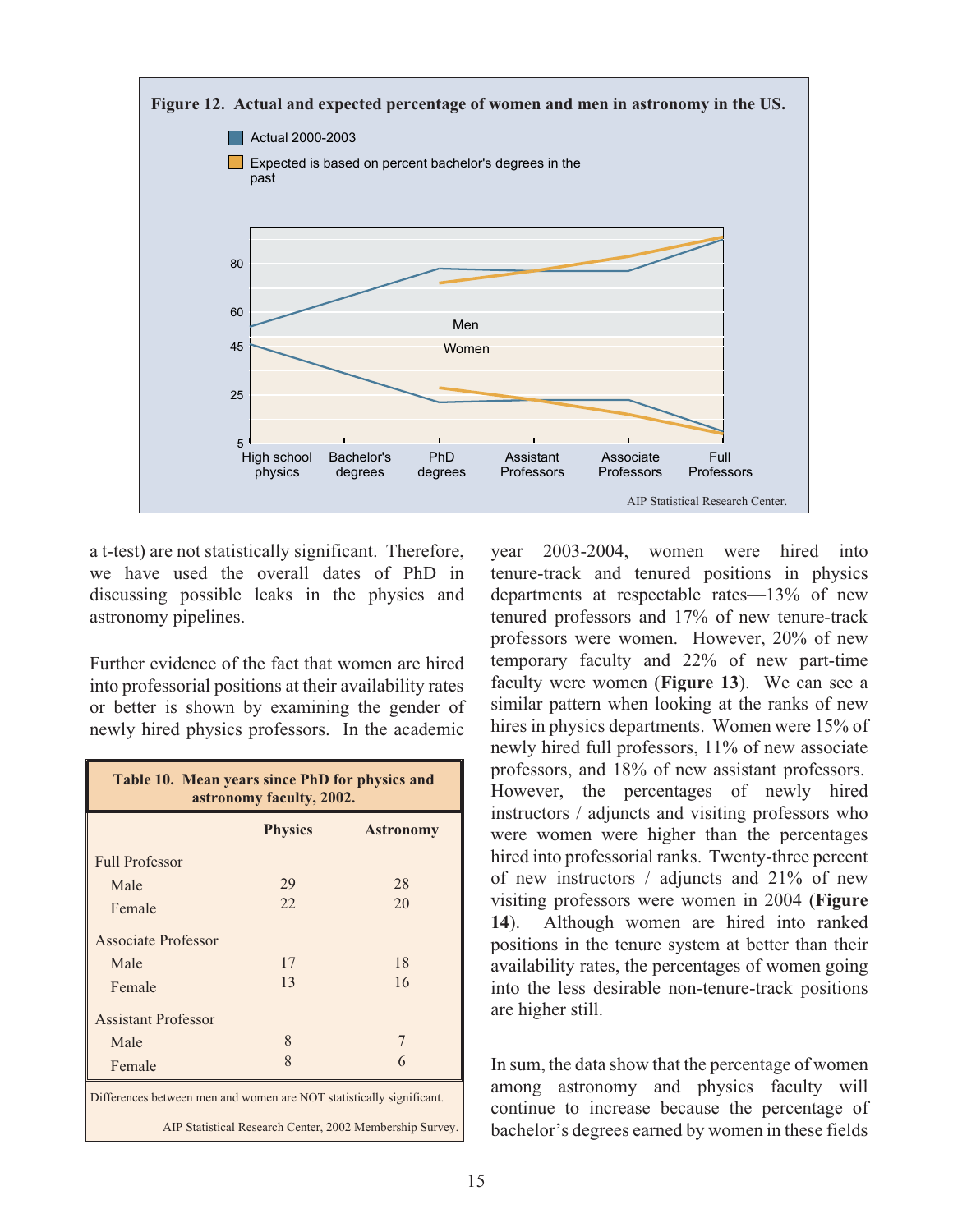

continues to increase. With the possible exception of a leak between undergraduate and graduate degrees in astronomy, once women earn



bachelor's degrees, they seem to be able to advance at the rate similar to men in physics and astronomy. In other words, there are very few disproportional leaks at the upper levels of physics and astronomy. This is particularly true at the faculty level, where we see at least the percentages of women that we would expect on physics and astronomy faculty, if not more.

### **RETENTION**

Just as the scissors diagram shows virtually no leaks in the pipeline between earning a bachelor's degree in physics and earning a PhD in physics, estimates of the retention rate for physics graduate students show little differences in the dropout rates for US women and men. We estimated retention rates using our data on the number of first year graduate students in PhD programs. From the number of first year graduate students, we subtracted the number who left after earning master's degrees and the number who earned PhDs in 7 years for US citizens and 6 years for foreign citizens (the average time taken to earn a PhD in physics). Our estimated average dropout rate for US males is 29% and for US females is 26% (classes entering fall of 1981-1997 and excluding those who left after earning master's degrees). Although our estimate for women is lower than our estimate for men, the difference is certainly within the margin of error and probably is not significant. The estimated average dropout rate for foreign males is 24%, but it is much higher for foreign females at 36% (classes entering fall of 1981-1998, again excluding those who left after earning master's degrees). More first year foreign students are female (estimated average of 17% for classes entering 1981-2003) than are US students (estimated average is 15% for the same years). However, among those who received physics PhDs, 12% of both US degree recipients and foreign degree recipients were female (averages of classes of 1987-2003). These data indicate that although US women persist in graduate school at about the same rates as US men, foreign women are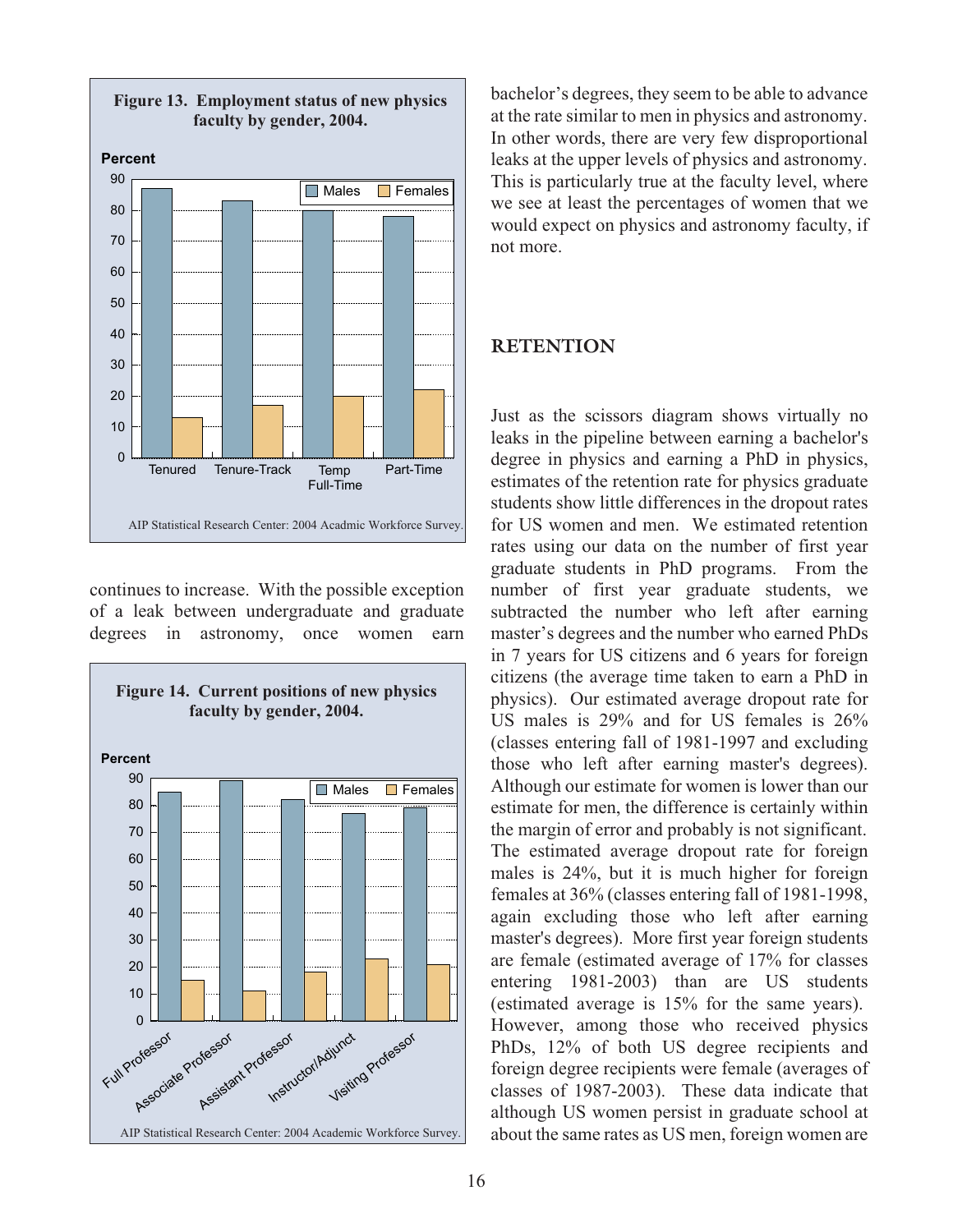more likely to drop out than foreign men. However, the percentage of PhDs earned by foreign women has recently increased, so this difference between foreign women and men may be ending.

We can also look at the differences in the rates at which men and women enter PhD programs but leave with master's degrees. Before examining the numbers, it is important to note that some of those leaving with such a "terminal" master's degree may have intended all along to get only a master's degree, and therefore should be counted as successful in terms of achieving their goal. Again, the difference between US men and US women is small. Of US students, 23% of men and 27% of women leave PhD programs with terminal master's degrees (classes entering fall of 1981-2001). Although there is some difference in the rates of terminal master's for male and female US citizens, this difference is likely within the margin of error and is probably not significant. There is a similar small difference in the rates of terminal master's for foreign men and foreign women. For the classes entering fall of 1981-2001, 20% of foreign men and 24% of foreign women left PhD programs with terminal master's degrees. Again, these differences between male and female graduate students may not be significant, and should not be interpreted as women dropping out more frequently than men. This is because the extent to which people who received terminal masters intended to do so before entering graduate school is not known.

#### **MINORITY WOMEN**

In spite of women's continued progress in physics and astronomy, the representation of minorities in these fields continues to be very low (Mulvey and Nicholson 2003). The numbers of minority female US citizens earning degrees in physics and astronomy are correspondingly low. For example, during the twenty-eight year period 1976-2003, just 35 African-American women earned PhDs in

#### **Figure 15. Number of Hispanic and African-American female PhDs in physics, 1976-2003.**



physics (**Figure 15**). The number of Hispanic women earning PhDs in physics is higher, at 57 between 1976-2003. The number of minority women earning PhDs in physics has begun to increase in recent years. However, between 1997 and 2003, there was an average of fewer than three Hispanic women and fewer than three African-American women earning PhDs in physics in the US *each year.* Currently, there are more than 1100 PhDs awarded in physics each year.

The numbers are also quite low for minority female US citizens in astronomy. Between 1979 and 2003, only 7 African-American women and only 12 Hispanic women earned PhDs in astronomy. This is far less than one per year. Currently, there are about 100 astronomy PhDs and an additional 60-70 PhDs in astrophysics awarded each year.

For bachelor's degrees, data are only available from 1995-2001, and are missing from 1999. From 1995-2001, 333 African-American women and 140 Hispanic women received bachelor's degrees in physics. This is an average of 56 African-American women and 23 Hispanic women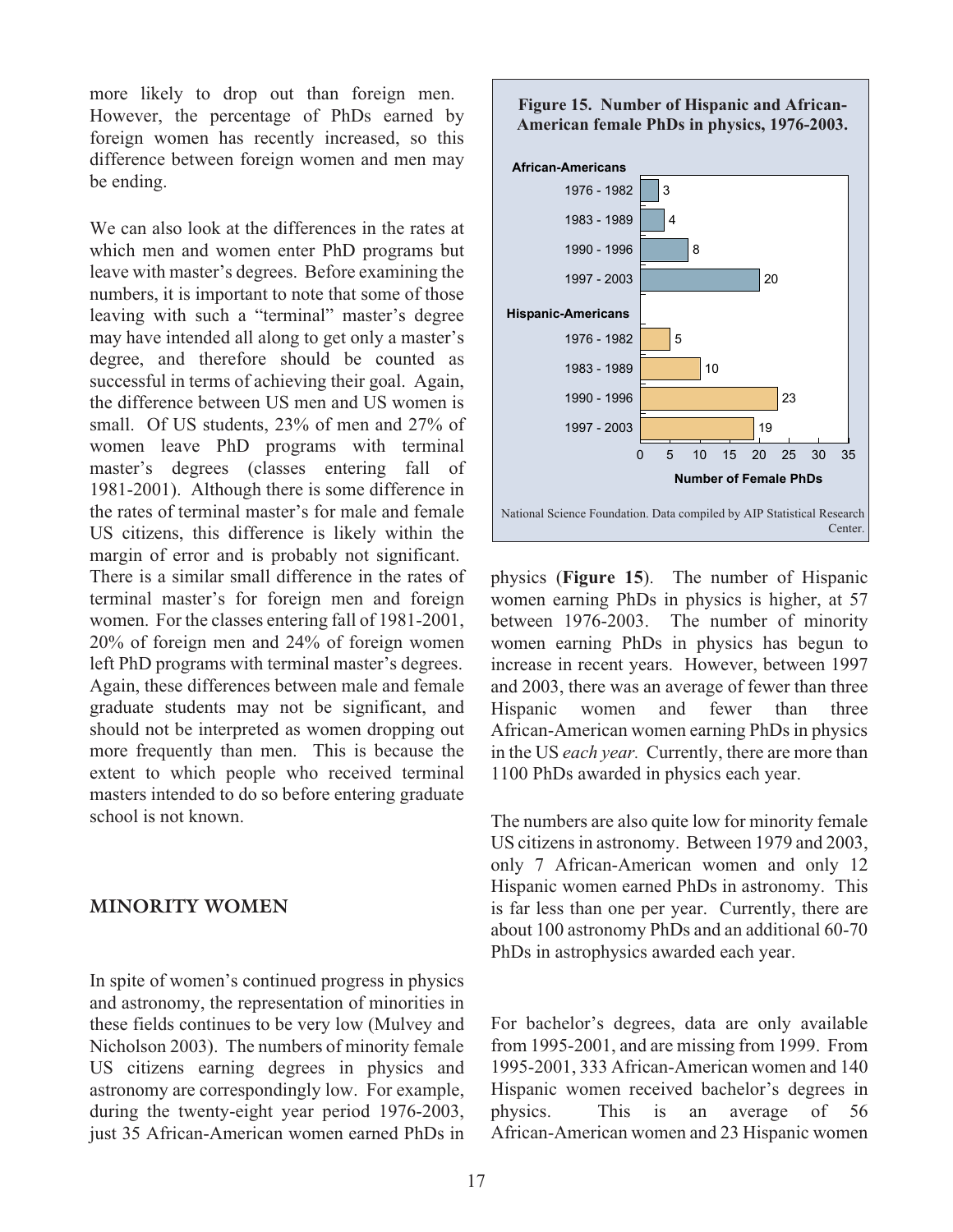

each year. During this same time period, however, a total of about 3800 bachelor's degrees in physics were awarded *each year*. As **Figure 16** shows, the number of Hispanic women earning physics bachelors has increased from about 15 per year to just over 30 per year.

From 1995-2001 (and excluding 1999), Hispanic women earned 20 bachelor's degrees in astronomy. However, during this six-year period, only *two* African American women earned a bachelor's degree in astronomy. This is not an average of two, but two total during the entire period 1995-2001. In 2001 alone, about 260 astronomy bachelor's degrees were awarded in the US. None was earned by an African-American woman.

Numbers like these are of great concern for many policy makers and observers of the scientific community, who would like to see more women

and minorities earning science degrees and working in science. Minority women especially represent a great, untapped resource that could be drawn on to increase the size of the scientific workforce in the U.S.

#### **INTERNATIONAL WOMEN**

In 2002, an international conference on women in physics was held in Paris. In preparation for the conference, a survey was conducted of more than 1000 women physicists in 55 countries (Ivie, Czujko, and Stowe 2002). In addition, representatives to the conference from various countries prepared reports on the status of women in physics in their countries. The reports are available in the conference proceedings and provide a wealth of information about women in physics across the world (Hartline and Li 2002).

A few countries keep reliable statistical data on the number of physics degrees awarded to women and men. The representation of women in physics is extremely low worldwide. Most of the countries for which we were able to find reliable data grant less than one-fourth of their first-level degrees in physics to women (**Table 11**), and most grant less than one-fifth of their PhDs in physics to women (**Table 12**). Some of the countries that award a large number of physics degrees and also have higher percentages of women graduates are Turkey, South Korea (which each award more than 2000 bachelor's degrees each year in physics), and France (which awards more than 3000 bachelor's degrees annually in physics). Women earn almost 40% of Turkey's bachelor's degrees in physics, 33% in France, and 30% in South Korea. The reasons for these differences are unknown. However, in France, the wide availability of low-cost childcare may be a factor. Overall, however, the evidence shows that the low representation of women in physics is a worldwide problem.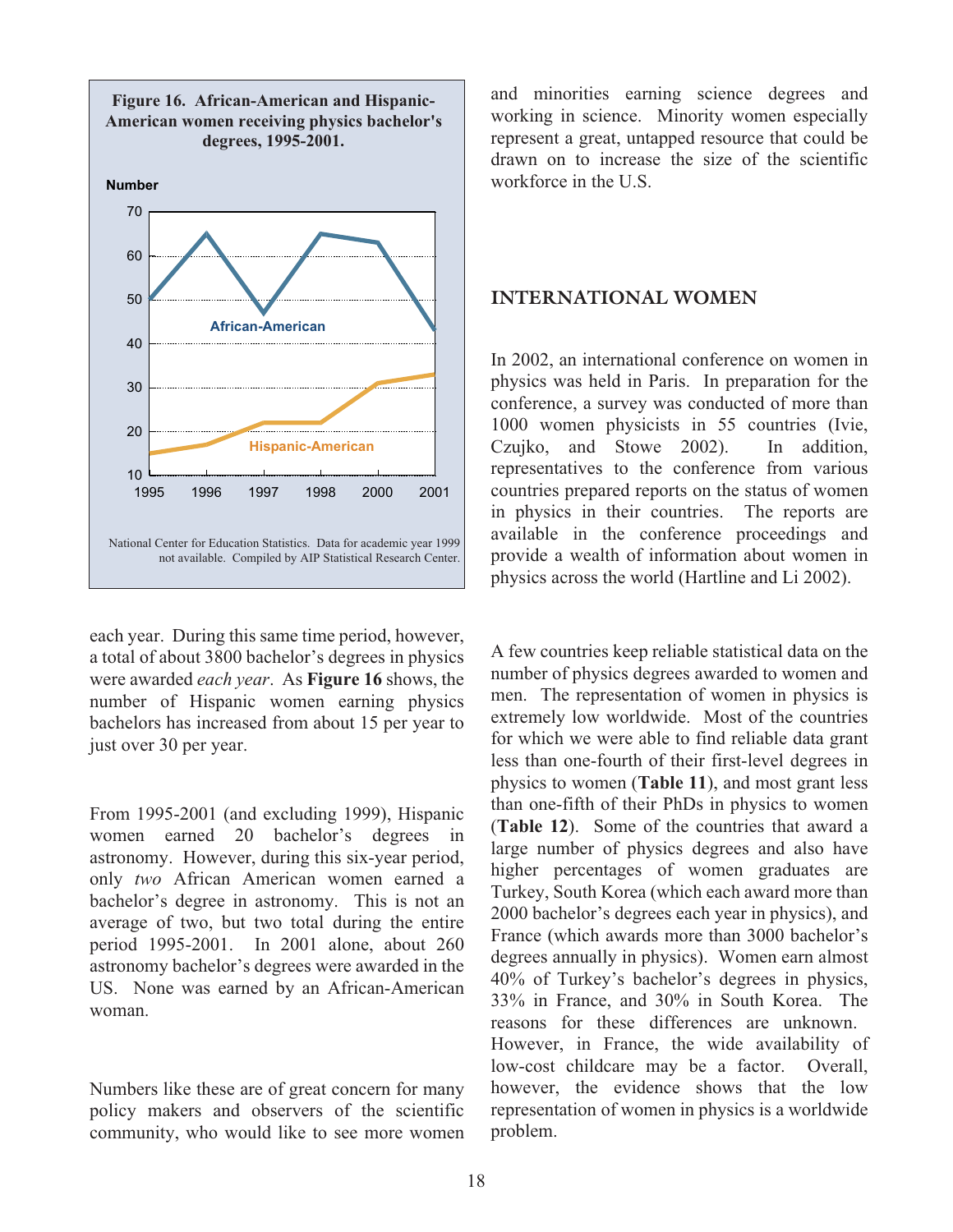In spite of the increased representation of women in both physics and astronomy, women still earn less than men, even when they have the same years of experience and work in the same sector. We surveyed members of AIP's Member Societies and collected data on more than 4000 full-time employed scientists' employment sector, years since degree, and salary (post docs were excluded from the analysis). Controlling for employment sector and years since degree, women make significantly less than men. Across all sectors, women with comparable years of experience

| Table 11. Percent of physics bachelor's degrees awarded to women in<br>selected countries: 2-year averages. |                       |                                             |  |
|-------------------------------------------------------------------------------------------------------------|-----------------------|---------------------------------------------|--|
|                                                                                                             | % Bachelor's to women | Avg # of Bachelor's<br>per year, both sexes |  |
| Turkey                                                                                                      | 39                    | 2,219                                       |  |
| Greece                                                                                                      | 34                    | 588                                         |  |
| France                                                                                                      | 33                    | 3,256                                       |  |
| South Korea                                                                                                 | 30                    | 2,189                                       |  |
| Sweden                                                                                                      | 29                    | 55                                          |  |
| Latvia                                                                                                      | 26                    | 12                                          |  |
| Australia                                                                                                   | 21                    | 182                                         |  |
| <b>United Kingdom</b>                                                                                       | 21                    | 1,755                                       |  |
| Norway                                                                                                      | 21                    | 72                                          |  |
| <b>USA</b>                                                                                                  | 21                    | 3,770                                       |  |
| Taiwan                                                                                                      | 20                    | 825                                         |  |
| Slovenia                                                                                                    | 19                    | 26                                          |  |
| Estonia                                                                                                     | 18                    | 20                                          |  |
| Mexico                                                                                                      | 18                    | 162                                         |  |
| <b>Denmark</b>                                                                                              | 17                    | 95                                          |  |
| Japan                                                                                                       | 13                    | 3,314                                       |  |
| The Netherlands                                                                                             | 12                    | 206                                         |  |
| Germany                                                                                                     | 9                     | 2,173                                       |  |
| Switzerland                                                                                                 | 9                     | 206                                         |  |
| 19 Countries                                                                                                | 24                    | 21,125                                      |  |

1998-99 data are presented for countires in blue. For all other countries, 1999-2000 data represented. To be included, countries had to provide approriate data from reliahle statistical agencies.

Compiled by AIP Statistical Research Center.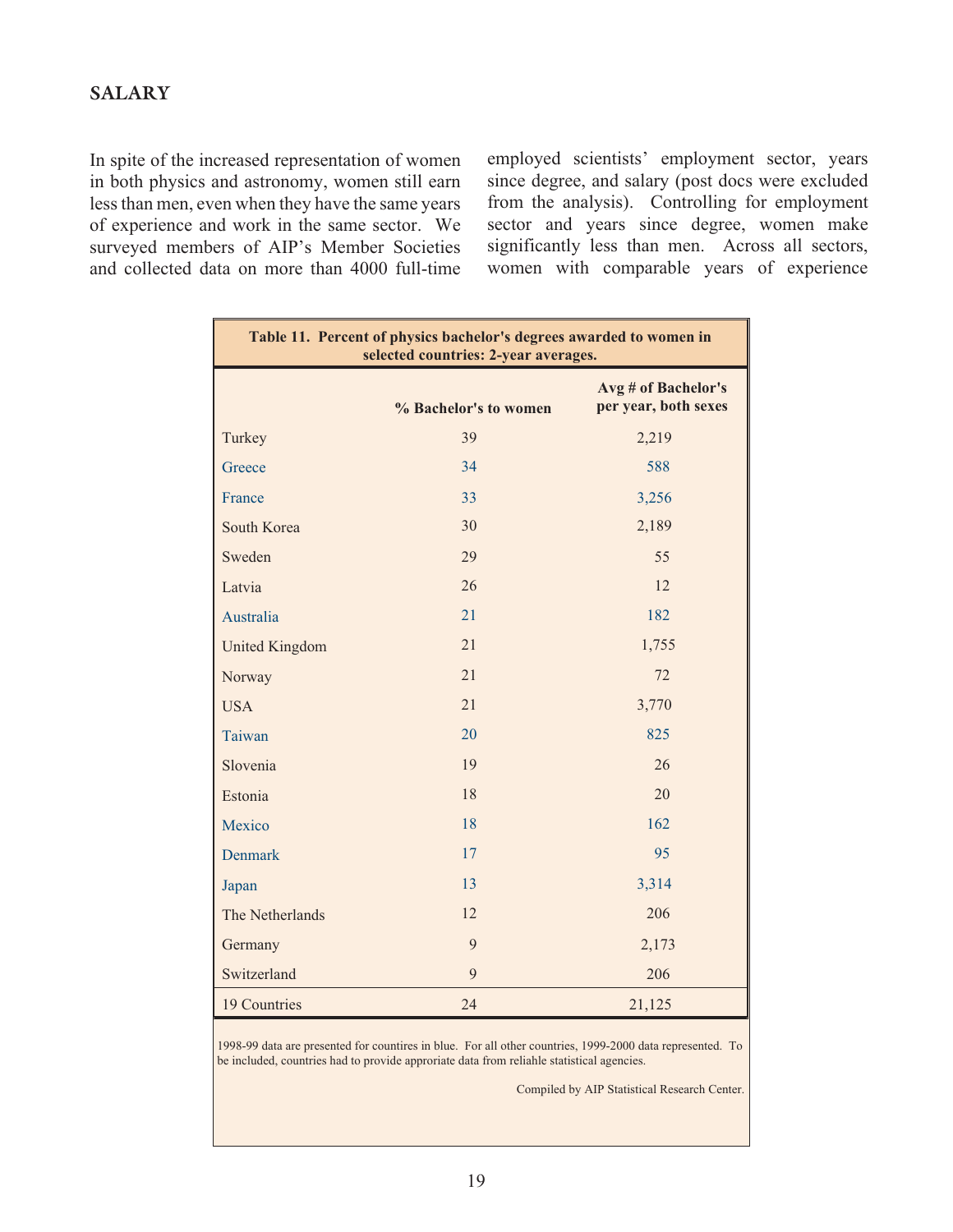| Table 12. Percent of physics PhDs awarded to women in selected countries:<br>2-year averages.                                                                                                                                          |                 |                                              |  |
|----------------------------------------------------------------------------------------------------------------------------------------------------------------------------------------------------------------------------------------|-----------------|----------------------------------------------|--|
|                                                                                                                                                                                                                                        | % PhDs to women | Avg # of PhDs per<br>year, both sexes        |  |
| Turkey                                                                                                                                                                                                                                 | 28              | 50                                           |  |
| France                                                                                                                                                                                                                                 | 26              | 898                                          |  |
| Greece                                                                                                                                                                                                                                 | 25              | 39                                           |  |
| Australia*                                                                                                                                                                                                                             | 20              | 100                                          |  |
| Latvia                                                                                                                                                                                                                                 | 20              | 3                                            |  |
| <b>Denmark</b>                                                                                                                                                                                                                         | 20              | 51                                           |  |
| Norway                                                                                                                                                                                                                                 | 20              | 28                                           |  |
| <b>United Kingdom</b>                                                                                                                                                                                                                  | 18              | 415                                          |  |
| Sweden                                                                                                                                                                                                                                 | 17              | 60                                           |  |
| Slovenia                                                                                                                                                                                                                               | 15              | 17                                           |  |
| Poland                                                                                                                                                                                                                                 | 13              | 182                                          |  |
| <b>USA</b>                                                                                                                                                                                                                             | 13              | 1,237                                        |  |
| The Netherlands                                                                                                                                                                                                                        | 12              | 68                                           |  |
| South Korea                                                                                                                                                                                                                            | 10              | 125                                          |  |
| Taiwan                                                                                                                                                                                                                                 | 10              | 24                                           |  |
| Japan                                                                                                                                                                                                                                  | 10              | 374                                          |  |
| Estonia                                                                                                                                                                                                                                | 10              | 5                                            |  |
| Germany                                                                                                                                                                                                                                | 10              | 1,570                                        |  |
| Switzerland                                                                                                                                                                                                                            | 9               | 109                                          |  |
| 19 Countries                                                                                                                                                                                                                           | 15              | 5,355                                        |  |
| * Includes Master's degrees.<br>1998-99 data are presented for countires in blue. For all other countries, 1999-2000 data represented. To<br>be included, countries had to provide approriate data from reliahle statistical agencies. |                 |                                              |  |
|                                                                                                                                                                                                                                        |                 | Compiled by AIP Statistical Research Center. |  |

working in the same sector as men make \$3050 less annually. This is equal to almost 5% of the base annual starting salary for men in academe, although the difference applies to all sectors. We do not have data on job title, so this analysis does not include it. If it were included, it would probably have some effect on the size of the salary difference.

#### **CONCLUSION**

Women have made substantial progress in the fields of physics and astronomy. The percentage of physics PhDs earned by women, for example, reached a record high in 2003 at 18%. There also has been a dramatic increase in the number of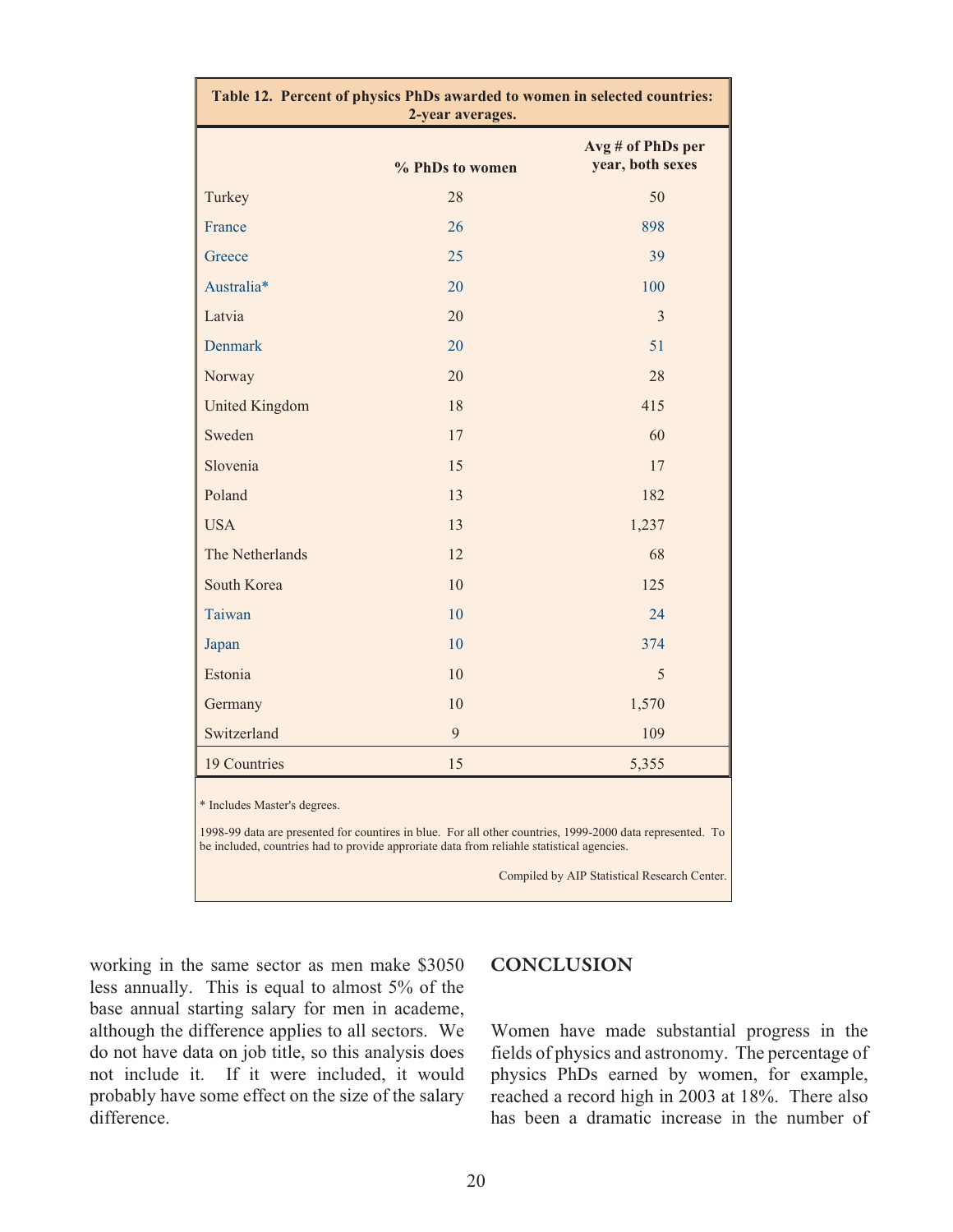people receiving bachelor's degrees in astronomy. This increase is driven largely by the increasing number of women earning bachelor's degrees in astronomy. On the other hand, despite years of effort and concern on the part of many in the scientific community, women still earn just 18% of physics PhDs. In 2003, women earned just 22% of the bachelor's degrees in physics. There are fewer women in physics than in almost every other scientific field. So while there has been progress, it is occurring much more slowly in physics than in other fields.

The news in astronomy is much more encouraging, as the percentage of degrees earned by women has reached respectable levels. In 2003, women earned almost half of bachelor's degrees and more than one-fourth of the PhDs in astronomy. Nevertheless, the representation of women on astronomy faculties remains low, just as it does in physics. However, we have seen that the low representation of women on physics and astronomy faculties is just an artifact of the low representation of women PhDs in the past, especially among those old enough to be full professors, who form the bulk of the physics and astronomy professors.

In fact, the leak in the pipeline for physics seems to occur at one point only, and that is between taking physics in high school and earning a bachelor's degree in physics. To determine if there is a leak during graduate school in astronomy, better data are needed because so many astronomy graduate students have physics bachelor's degrees, and there are fewer women among physics bachelor's

degree recipients than among astronomy bachelor's degree recipients. Once women have earned a bachelor's degree in physics, they advance through the levels of the academy at about the rates we would expect. Although their journeys are most likely difficult, women do persevere. From these data, and from the fact that the number of women earning bachelor's degrees in physics and astronomy continues to increase, we can conclude that with time, physics and astronomy faculties will more closely resemble today's graduating classes.

There are problems that exist and may be difficult to remedy. For example, even when working in the same employment sector with the same years of experience, women in physics and related fields on average earn less than men. The number of minorities earning physics and astronomy degrees continues to be very low, and the number of female minorities is dismally small. Women are being hired into the professorial ranks at better than their availability rate, but the proportion of women in temporary faculty positions is even higher. Another issue of concern (about which we have no data in this report) is the effect of the climate for women in physics, which in some departments is very chilly. The climate speaks to the everyday work life of female physicists, who are often still told, through actions if not through words, that physics is a man's world. Although many departments do not have chilly climates and are working to improve the conditions for faculty and students, better data are needed to document the conditions so that effective practices may be established to correct unwelcoming climates where they exist. As women continue to progress up the academic ladder in physics and astronomy, we will no doubt see many corrective actions and much progress in this area.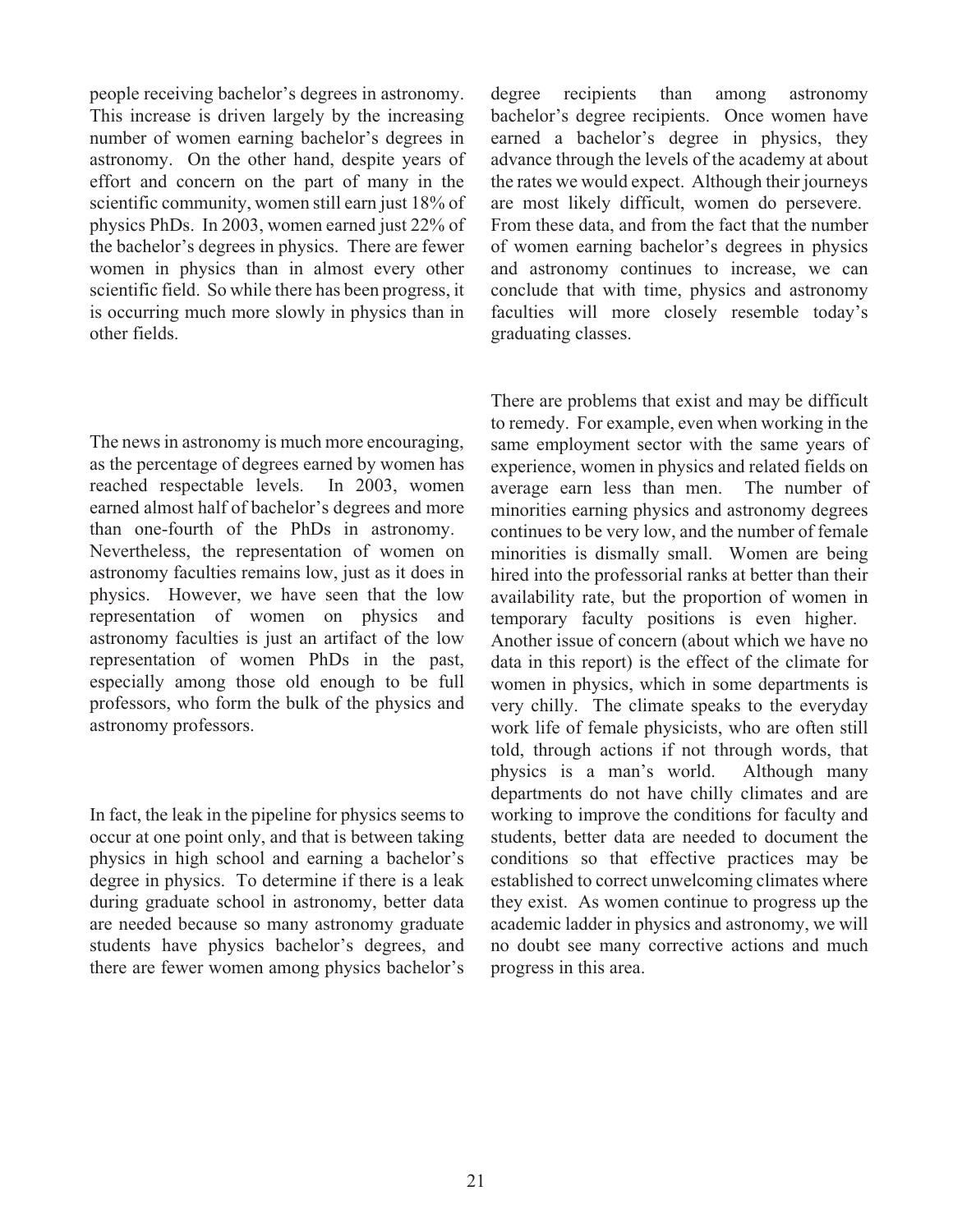#### **APPENDIX**



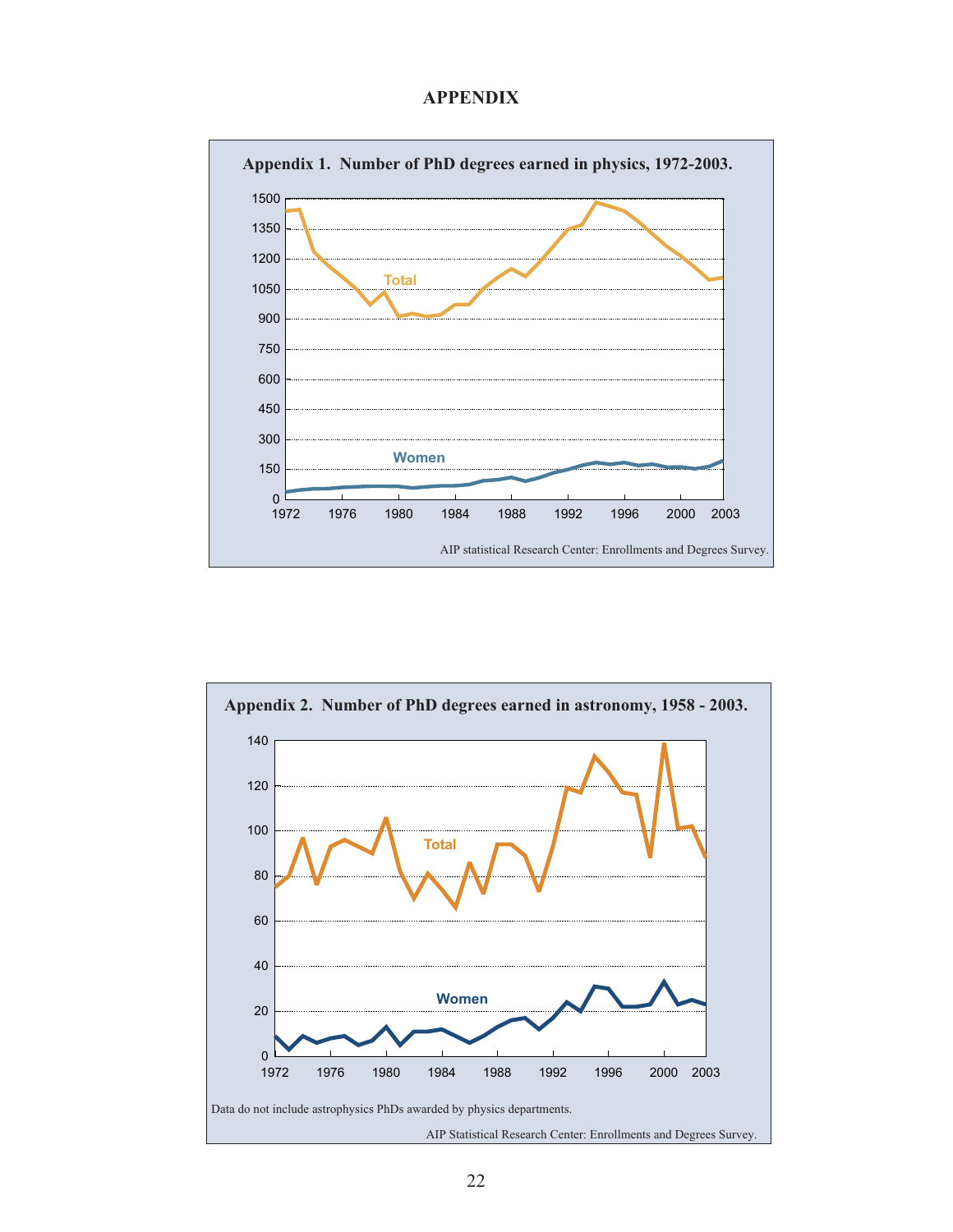| Appendix 3. High school students taking AP physics exams. |               |            |               |            |
|-----------------------------------------------------------|---------------|------------|---------------|------------|
|                                                           | 2000          |            | 2004          |            |
|                                                           | <b>Number</b> | $%$ Female | <b>Number</b> | $%$ Female |
| Physics B (algebra-based)                                 | 30,967        | 35         | 43,295        | 35         |
| Physics C (calculus-based)                                | 15,634        | 26         | 21,903        | 25         |

Physics C exam includes those taking the Mechanics exam only, because almost all of those taking the Electricity & Magnetism exam also take the Mechanics exam..

Source: College Board 2005.